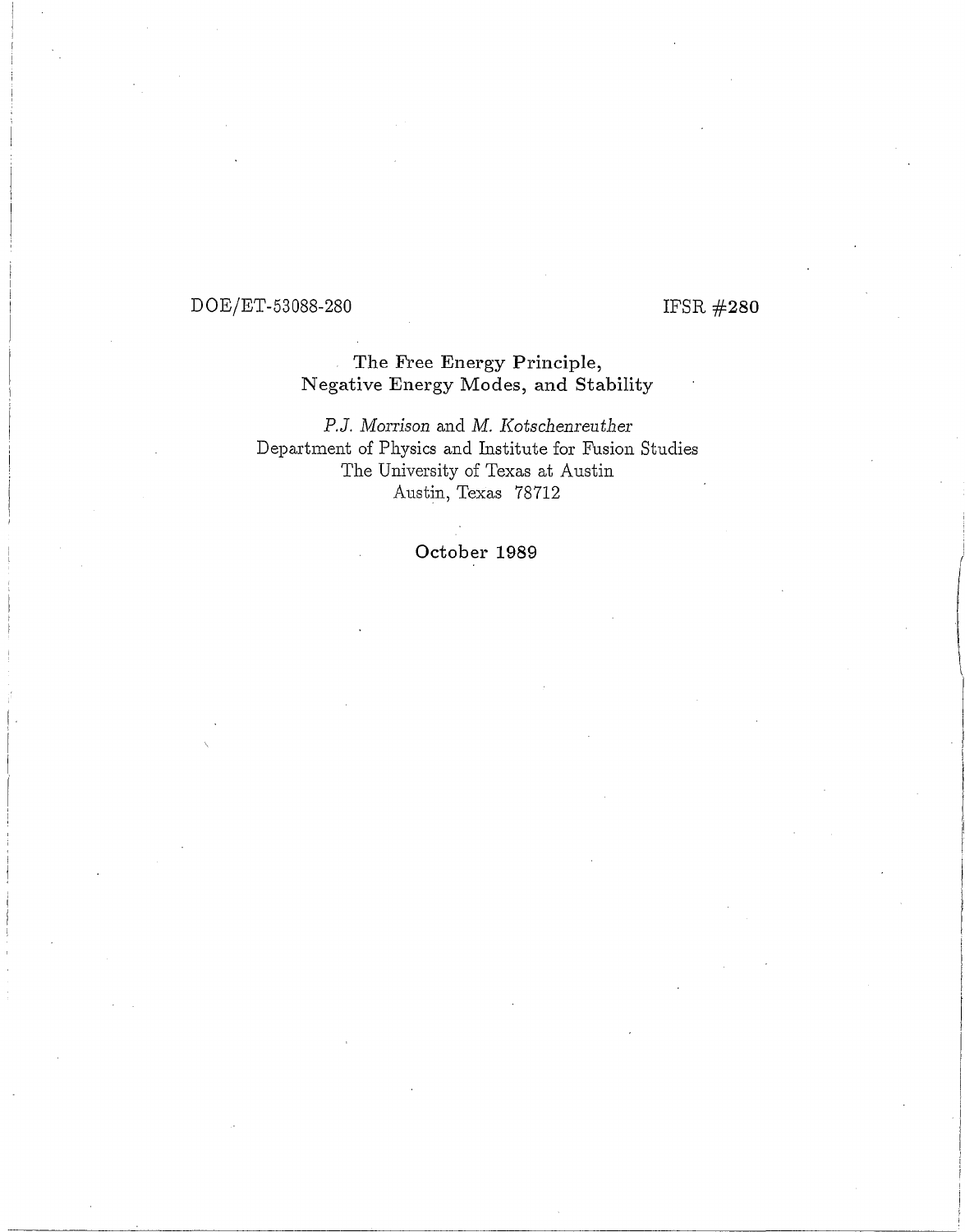Except for minor modifications, the first three sections of this paper were completed in 1986. This material was presented at several meetings, including the following invited presentations: American Physical Society Division of Plasma Physics Meeting, November 1986, Baltimore, Maryland, Bull. Am. Phys. 31, 1609 (1986); Currents in Geophysics and Hydrodynamics, University of California, June 1986, Lake Arrowhead, CA; International Atomic Energy Agency Meeting on Controlled Thermonuclear Research, November 1986, Kyoto, Japan, [c.f. Ref. 7]. Section 4 contains more recent material, as documented in Refs. 8 and 9.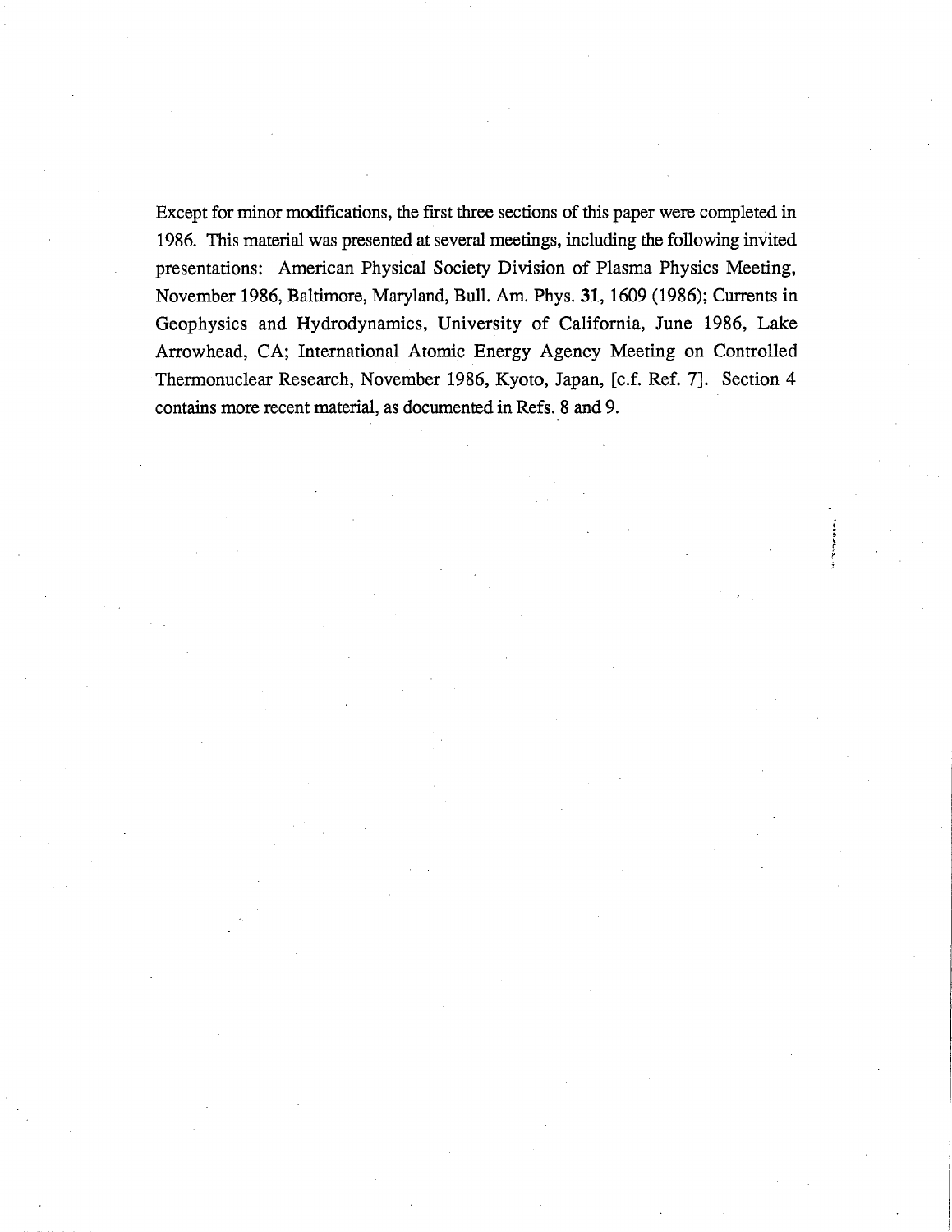# **THE FREE ENERGY PRINCIPLE, NEGATIVE ENERGY MODES, AND STABILITY**

P. J. Morrison and M. Kotschenreuther

*Department of Physics and Institute for Fusion Studies University of Texas at Austin Austin, TX 78712* 

Presented at the IV International Workshop "Nonlinear and Turbulent Processes in Physics" October 9-22, 1989 Kiev, U.S.S.R.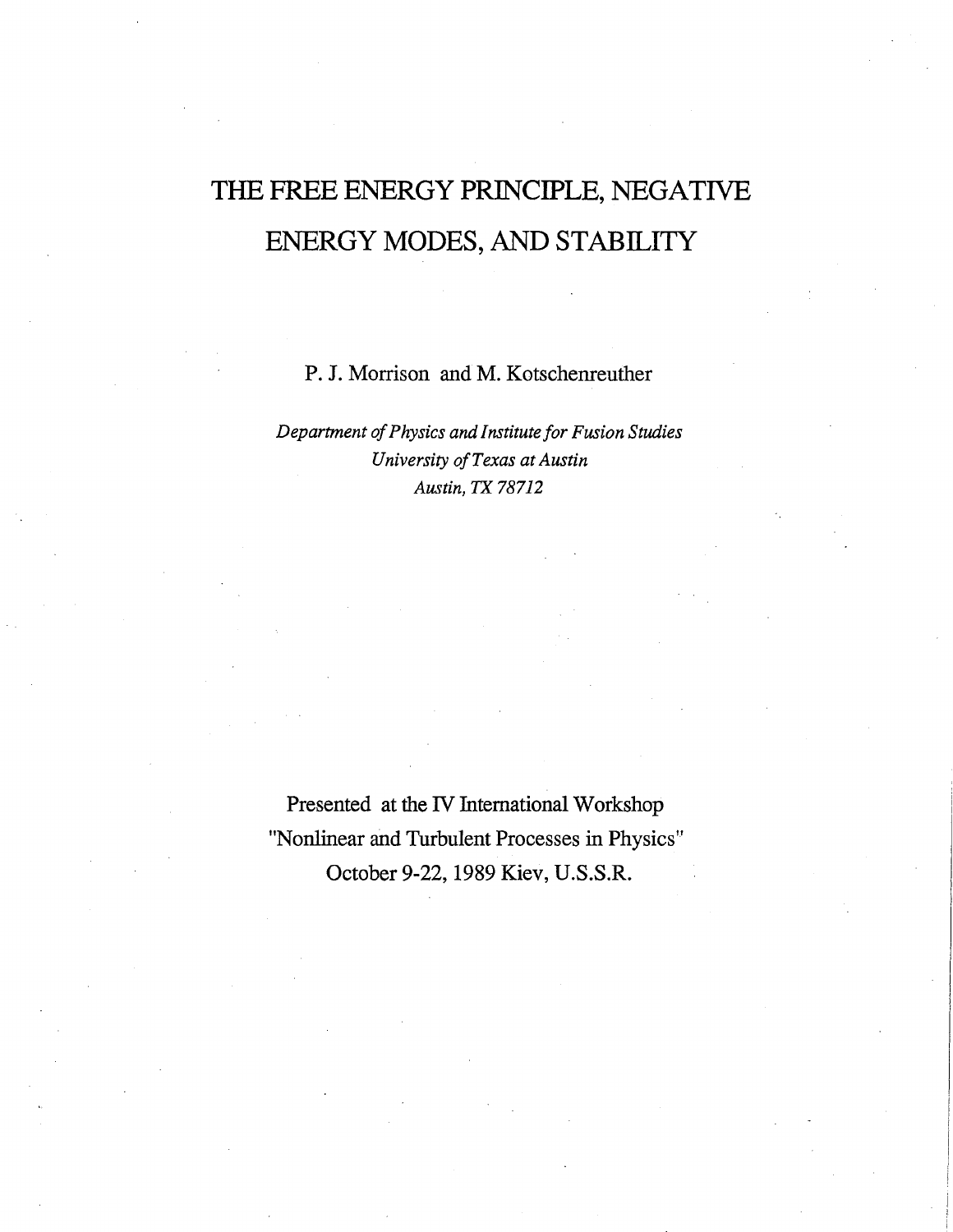## I. INTRODUCTION

## 1.1. Overview

This paper is concerned with instability of equilibria of Hamiltonian, fluid and plasma dynamical systems. Usually the dynamical equilibrium of interest is not the state of thermodynamic equilibrium, and does not correspond to a free energy minimum. The relaxation of this type of equilibrium is conventionally considered to be initiated by linear instability. However, there are many cases where linear instability is not present, but the equilibrium is nonlinearly unstable to arbitrarily small perturbations. This paper is about general free energy expressions for determining the presence of linear or nonlinear instabilities. These expressions are simple and practical, and can be obtained for all equilibria of all ideal fluid and plasma models. By free energy, we mean the energy change upon perturbations of the equilibrium that respect dynamical phase space constraints. This quantity is measured by a self-adjoint quadratic form, called  $\delta^2 F$ . The free energy can result in instability when  $\delta^2F$  is indefinite; i.e. there exist accessible perturbations that lower the free energy of the system.

A primary purpose of this paper is to tie together three manifestations of what we will refer to as *negative energy modes.* The first is the conventional plasma physics notion of negative energy mode that is based on the definition of the energy in a homogeneous dielectric medium<sup>1-3</sup>. A negative energy mode is a normal mode of the medium (plasma) that possesses negative dielectric energy. The second manifestation occurs in finite degree-of-freedom Hamiltonian normal form theory<sup>4,5</sup>. The quadratic part of a Hamiltonian in the vicinity of an equilibrium point, which possesses only distinct oscillatory eigenvalues, has an invariant signature. Thus in cases where the quadratic form is indefinite, it is natural to refer to the modes corresponding to the negative signature as negative energy modes. The third, and most general, definition of a negative energy mode<sup>6-9</sup> relies on the free energy functional that we have termed  $\delta^2 F$ . An equilibrium has a negative energy mode if it is linearly stable and has indefinite  $\delta^2 F$ , and further we require this to be true in all frames of reference. This later proviso is required since energy is not a covariant quantity.

The definition of negative energy modes based on  $\S^2$ F is a generalization of the dielectric definition in that it is applicable to arbitrary equilibria. It does not require Fourier transformation in space or time, nor does it require the existence of a dielectric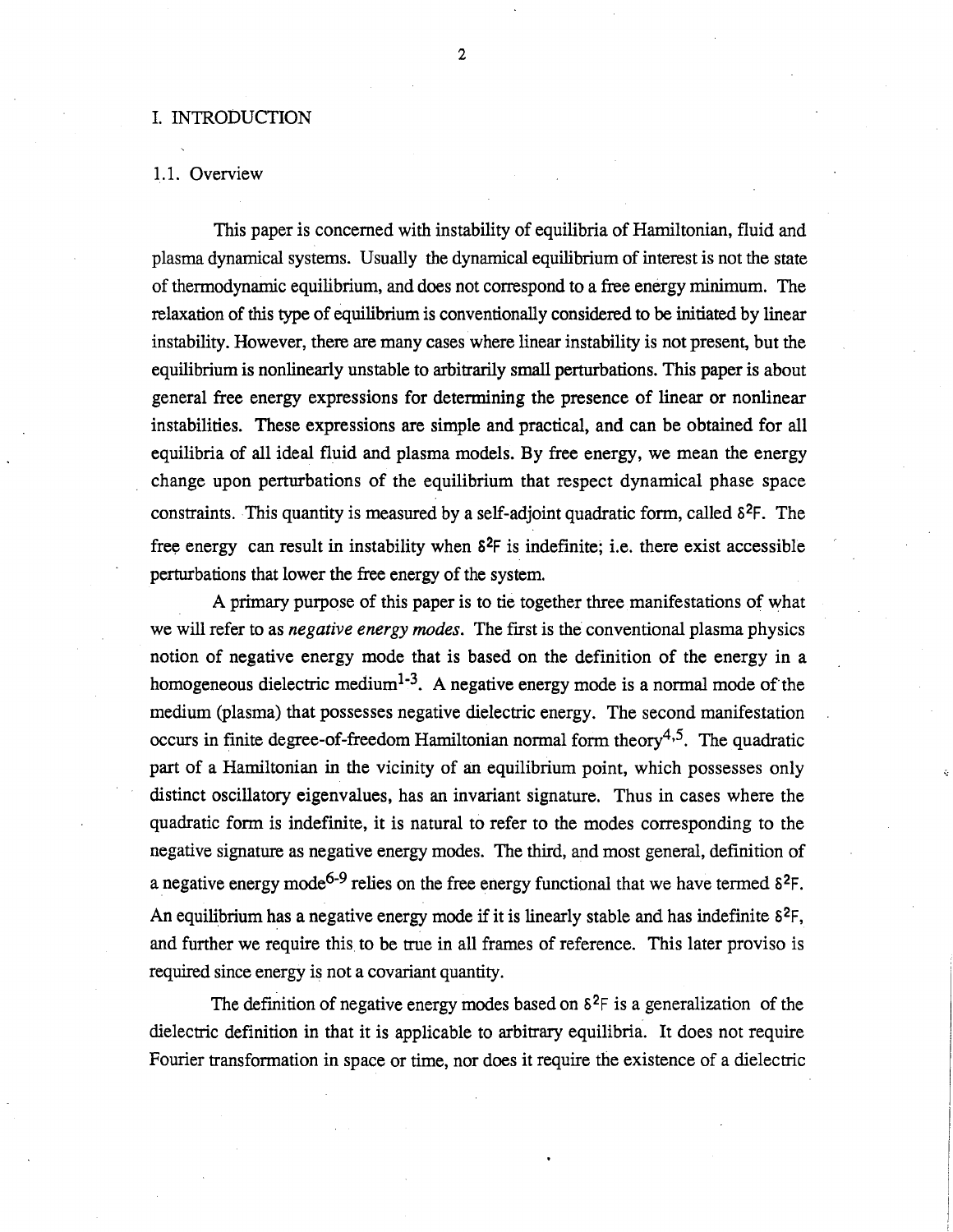function. The S2F expressions do not contain unknown frequency dependence and in general are easier to use. The  $\delta^2$ F definition obviously generalizes the normal form definition since the systems of interest are generally partial differential equations. We point out, however, that it includes the previous two. All three definitions are equivalent for systems with a complete discrete spectrum and a notion of dielectric function, such as the fluid description of the beam-plasma instability.

A second primary purpose of this paper is to describe a conjecture that we refer to as *thefree energy principle,* a principle that yields criteria which are sufficient and, in a sense, necessary for stability. When  $\delta^2$ F is definite an equilibrium is stable. When  $\delta^2$ F is indefinite and we are in a reference frame where the equilibrium has minimum energy, there are two possibilities: (1) the equilibrium possesses linear instability or (2) there is linear stability with negative energy modes. Possibility (2) is a restatement of a definition, but in this case there are two avenues for instability: (a) the equilibrium can be unstable to an arbitrarily small perturbation because of nonlinearity or (b) the equilibrium can be structurally unstable to the inclusion of dissipation in the dynamical model. There are many examples that illustrate (a), in particular, a simple example due to  $Cherry<sup>10</sup>$ (which will surface in Sec. 3) and important calculations of ponlinear electrostatic instabilities in homogeneous plasma<sup>11-15</sup>. Illustrations of (b) include the well-known Thompson-Tait theorem<sup>16</sup>, and we point out an early plasma physics example<sup>17</sup>. It is conjectured that (a) and (b) are generic; i.e. although there exist cases where  $\delta^2$ F is indefinite and the system is stable, and there exist special types of dissipation that do not result in instability, these are conjectured to be exceptional. If we accept the conjecture and ignore these possibilities because of their rarity, we obtain a sense in which  $\delta^2F$ provides a "necessary" and sufficient condition for stability. This is what is meant by the free energy principle.

The fluid and plasma literature contains a large number of sufficient conditions for the stability of ideal equilibria that depend upon the positive definiteness of some quadratic fonu. These criteria are often obtained by ad hoc means and sometimes are devoid of physical interpretation. Generally these conditions, unlike the magnetohydrodynamic (MJID) energy principle, are believed to yield no information when indefinite. In fact a great deal of effort has been spent in the unsuccessful attempt to obtain necessary and sufficient conditions for the stability of general equilibria. In all cases known to the authors, definiteness of these forms amounts to definiteness of the free energy. Thus the notion of  $\delta^2F$  greatly clarifies the situation in that there is a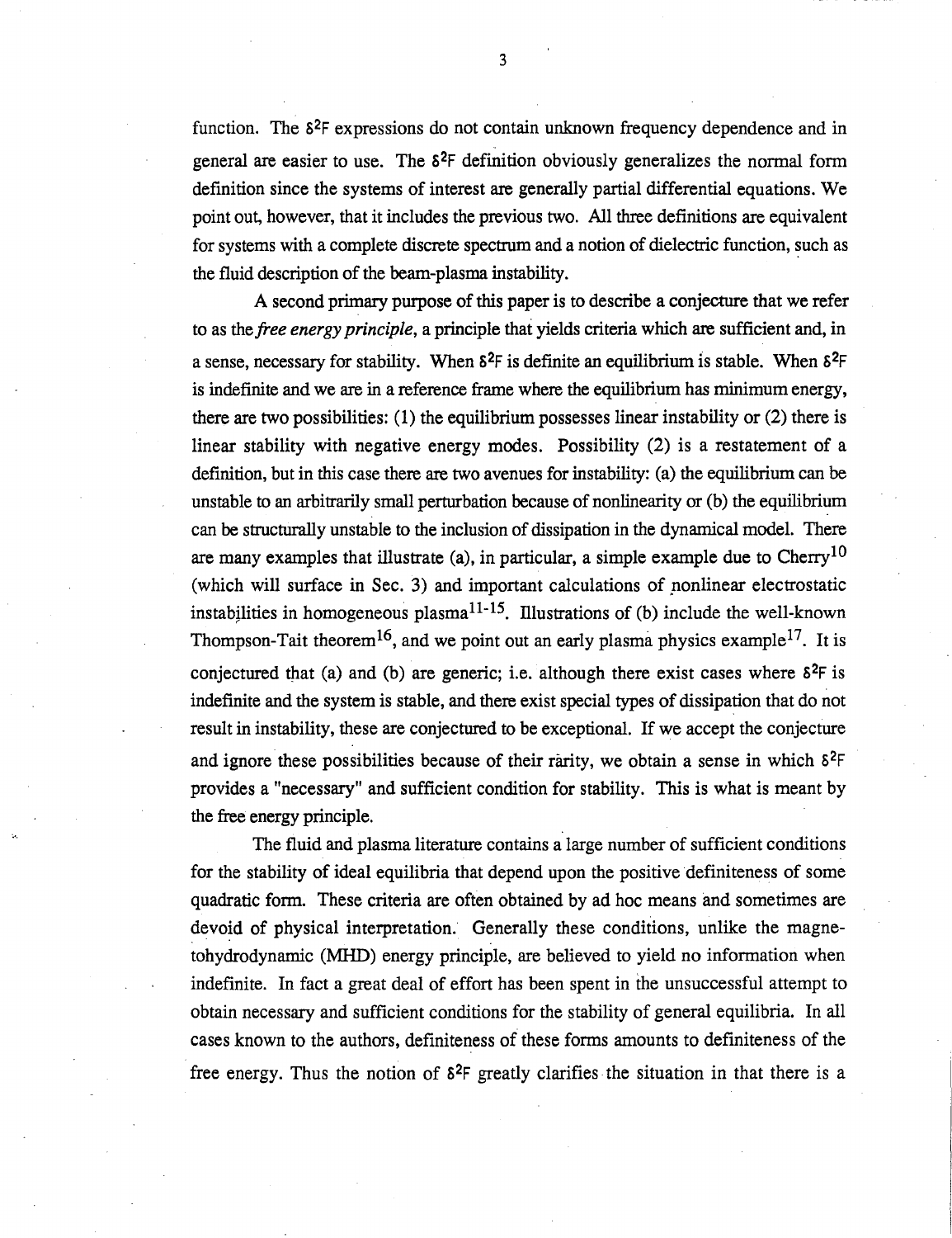framework for interpreting and constructing these criteria. Also it puts to rest the question of necessary and sufficient conditions. The best to be hoped for in general is the "necessary" condition described above, because in general, Hamiltonian systems do not possess SW type criteria.

In the remainder of the Introduction (Sec. 1.2) we discuss two descriptions of equations that describe ideal plasma, the Lagrangian variable description, which possesses an action principle<sup>18-20</sup>, and the Eulerian variable description, which posseses the noncanonical Hamiltonian structure<sup>21-29</sup>. Both the Lagrangian<sup>9</sup> and Hamiltonian<sup>5-7,29</sup> formalisms have been used to obtain free energy expressions. We will dwell somewhat on the later, but quote results obtained from the former. Section 3 contains an example that typifies finite Larmour radius stabilization. Here we see in a simple system of ordinary differential equations, how a system can be linearly stable, yet unstable, and how the inclusion of dissipation can result in linear instability by shifting a real frequency into the complex plane. In Sec. 4 the Vlasov-Poisson system is treated. A general expression for the free energy of arbitrary equilibria is stated.

## 1.2 Review

In the Lagrangian variable description of continuous media, for example fluids, the complete state of a system is determined by a continuum of "particle" positions,  $x(x_0, t)$ , where  $x_0$  is the particle position at  $t = 0$ . The Lagrangian variable description is model independent in the sense that it arises in kinetic<sup>20</sup> as well as fluid systems<sup>18,19</sup> with a generality of force laws. In the case of fluid systems, x corresponds to the position of a "fluid element". This case differs from the usual description of a fluid in terms of Eulerian variables, where the density and velocity fields are expressed as functions of space and time. In contrast to the Eulerian variable description, when one describes a fluid as a collection of particles, as in the Lagrangian variable description, it is not surprising that the equations of motion possess the form of Newton's second law, and therefore are derivable from Hamilton's principle of mechanics.

As an example consider the nonlinear equations of ideal magnetohydrodynamics (MHD), which have the following form:

(1)

$$
\frac{\partial^2 \mathbf{x}}{\partial t^2} = -\frac{\delta W[\mathbf{x}]}{\delta \mathbf{x}} \qquad ,
$$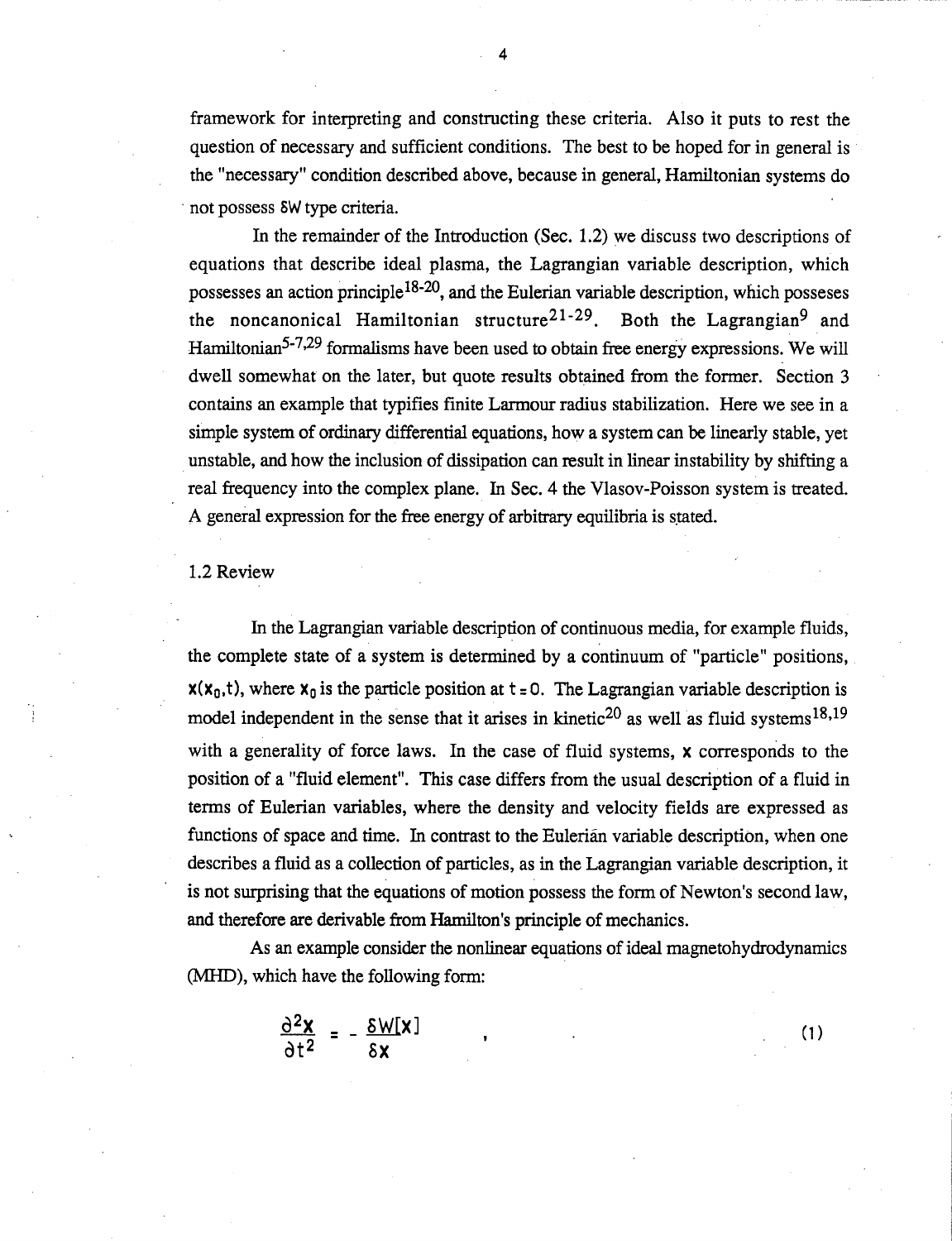where the right hand side is the functional or variational derivative of a potential energy functional, W[x]. The MHD energy principle exists because of the Hamiltonian form of Eq. (1), for if we linearize by letting  $x = x_{\alpha}(x_0) + \xi(x_0,t)$ , where  $x_{\alpha}$  satisfies  $\delta W[x_{\alpha}]/\delta x = 0$ , then  $\xi$  satisfies

$$
\frac{\partial^2 \xi}{\partial t^2} = O\xi \tag{2}
$$

where the linear operator 0 arises from the second variation of  $W[X]$ ,

$$
\delta^2 W = \frac{1}{2} \int \xi \cdot \frac{\delta^2 W[X_e]}{\delta \xi \delta \xi} \cdot \xi \ d^3 x = \frac{1}{2} \int \xi \cdot O \cdot \xi \ d^3 x \ . \tag{3}
$$

From Eq. (3) it is evident that 0 is self-adjoint since it is the second variation of W. (The quantity  $\delta^2$ W is usually misleadingly referred to as  $\delta W$ .) This self-adjointness, with its root traced back to the Hamiltonian form of the original nonlinear system, is the crucial element that gives rise to the necessary and sufficient  $\delta W$  energy criteria for static MHD equilibria.

Consider now the Eulerian variable description. One thing that is immediately evident is that there is a difference between the classes of Eulerian and Lagrangian equilibria. For example, in ideal MHD the dynamical variables are the velocity field  $v(x,t)$ , the density  $p(x,t)$ , the magnetic field  $B(x,t)$ , and the entropy per unit mass s(x,t). If we define equilibria by the vanishing of the first time derivative of the dynamical variables, then Eulerian equilibria correspond to some (not all) functions of space. In particular note that the equilibrium velocity field,  $v_a(x)$ , need not be constant nor vanish. This should be contrasted to Lagrangian equilibria where  $\partial \xi / \partial t = 0$ , which implies that there is no equilibrium flow. Thus we see that Lagrangian equilibria are static equilibria, while the class of Eulerian equilibria includes stationary equilibria as well.

Another difference between the Eulerian and Lagrangian variable descriptions is the apparent difference in the number of dynamical variables needed to specify the state of the system. The map from Lagrangian to Eulerian variables is not a one-to-one transformation, and evidently it is not a canonical transfonnation. In spite of the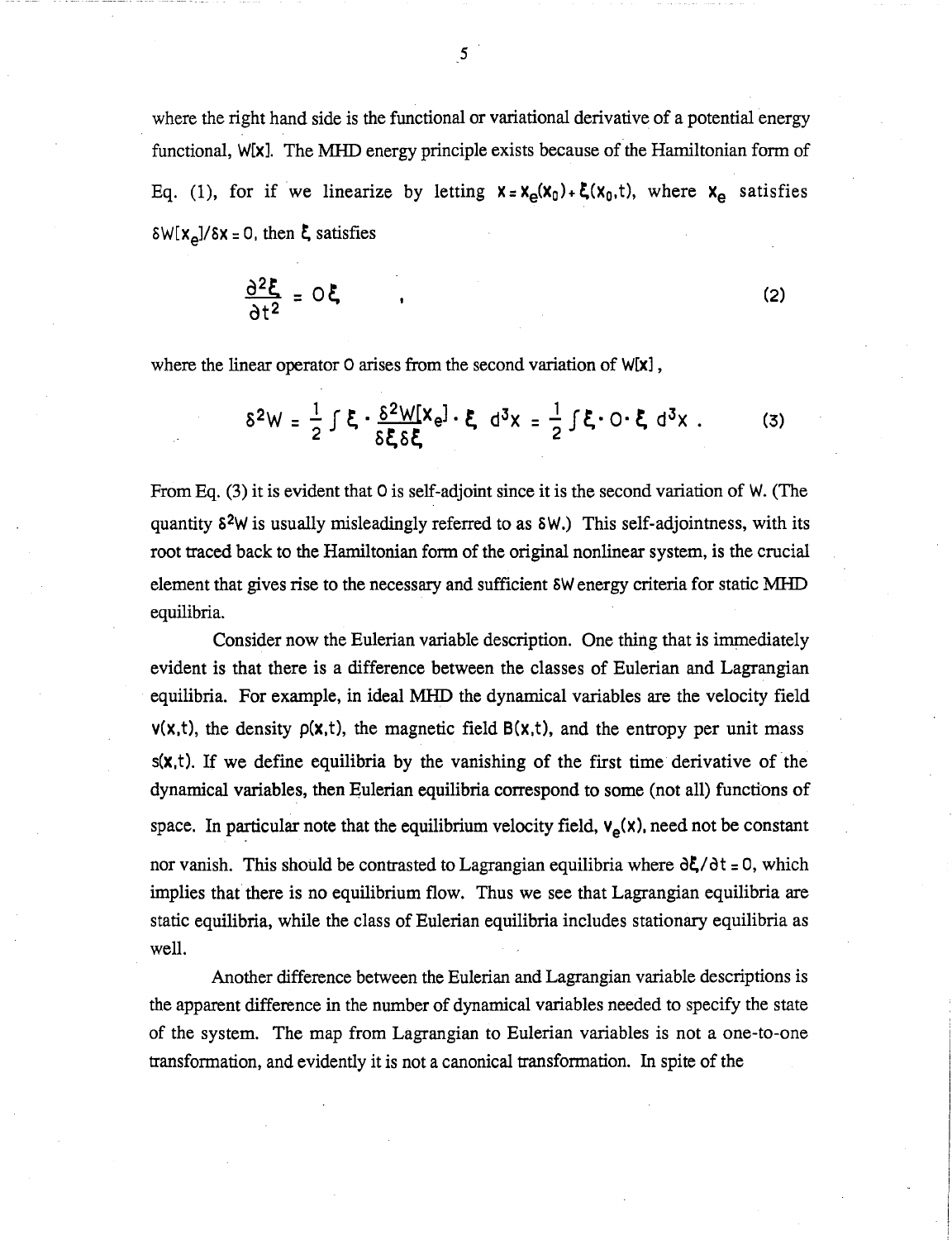6

"pathology" of this map, the Hamiltonian structure survives, albeit in what we have called the noncanonical Hamiltonian form.

For simplicity we *discuss* a finite degree-of-freedom Hamiltonian system, which for ease in generalizing to the noncanonical description we write in terms of the 2N dynamical variables  $z^i$ , the first N of which are the canonical coordinates while the second N are the conjugate momenta. Hamilton's canonical equations take the form

$$
\frac{dz^{i}}{dt} = [z^{i}, H] = J_{c}^{ij} \frac{\partial H}{\partial z^{j}}
$$
 (4)

where the Poisson bracket is defmed by

$$
[f,g] = \frac{\partial f}{\partial z} i \int_c^{i j} \frac{\partial g}{\partial z} i
$$

with

$$
(\mathsf{J}_{\mathsf{c}}^{ij}) = \left[ \begin{array}{cc} 0 & \mathsf{I}_{\mathsf{N}} \\ -\mathsf{I}_{\mathsf{N}} & 0 \end{array} \right]
$$

which is a  $2N \times 2N$  matrix and  $I_N$  is the  $N \times N$  unit matrix. Here repeated indices are to be summed to 2N. The quantity  $(J_c^{i_j})$  is a second order contravariant tensor that is called the cosymplectic form.

Canonical transformations, by definition, preserve the form of the Poisson bracket, or equivalently the form of the tensor  $(J_c^{ij})$ . This is not the case for the transformation between Lagrangian and Eulerian variables, since this transformation is noncanonical and moreover degenerate. For finite degree-of-freedom systems, the noncanonical Hamiltonian form is the same as that of Eqs. (4)-(6), except  $(J_c^{ij})$  is replaced by a tensor  $(J^{ij})$ , which may be odd dimensional, have vanishing determinant and depend upon the  $z^i$ . However, in spite of these changes in the cosymplectic form, the algebraic properties of bilinearity, antisymmetry and the Jacobi identity of the Poisson bracket, are preserved. These properties are the essence of the Hamiltonian description.

(6)

(5)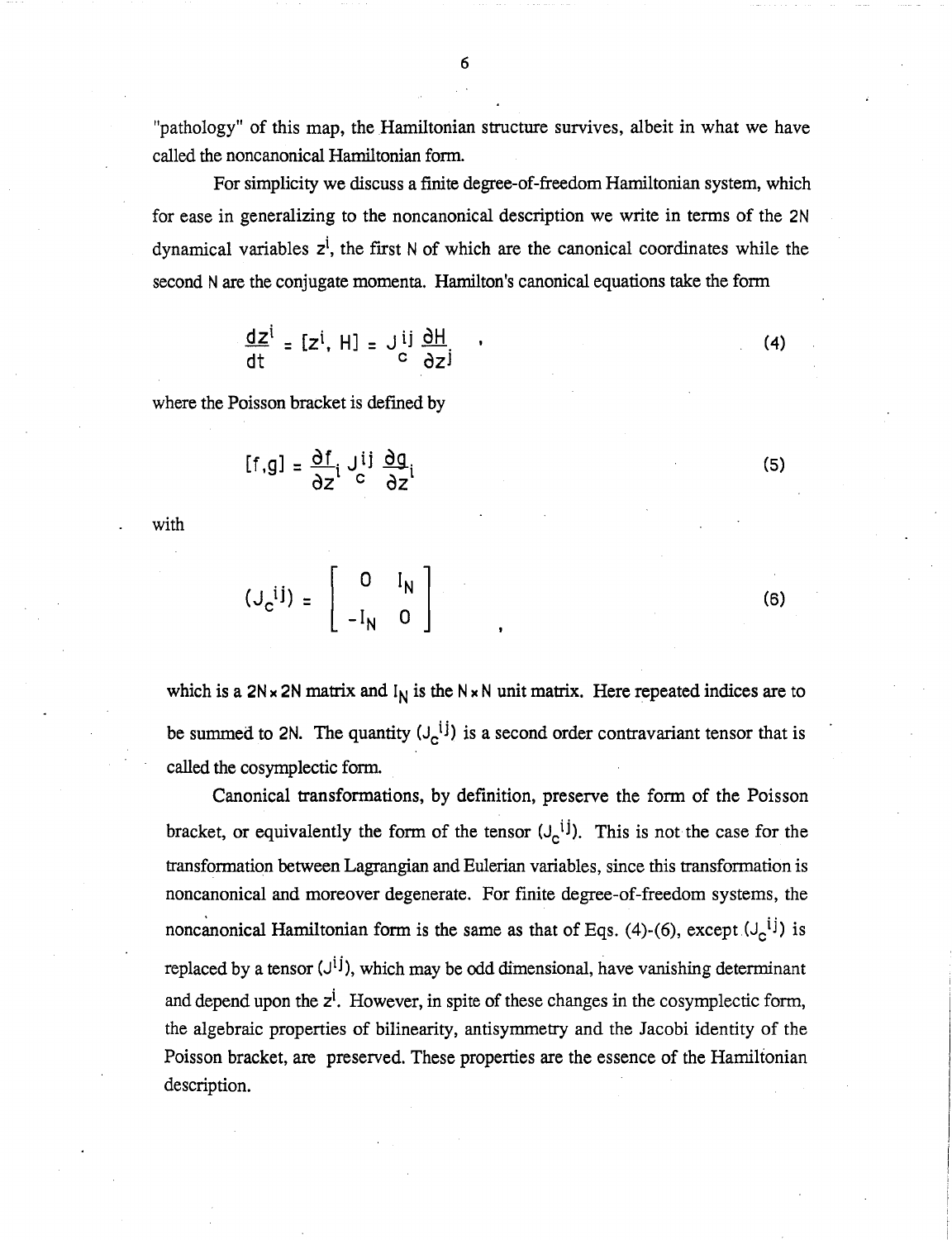For MHD the Eulerian remnant of the form given by Eq.  $(1)$  is

$$
\frac{\partial \Psi^i}{\partial t} = \frac{J^{ij} \delta H}{\delta \Psi^j} \qquad (7)
$$

where the  $\psi^i$  (i = 1,... 8) correspond to the field variables v, B, p and s; the Hamiltonian  $H = \int [pv^2/2 + B^2/2 + \rho U(\rho, s)]d^3x$ , where U is the internal energy per unit mass; and the cosymplectic operator,  $(J^{ij})$ , was given in Ref. [25].

A feature of noncanical Poisson brackets, not present in ordinarily Poisson brackets, is the existence of special constants of motion called Casimir invariants. A phase space function C is a Casimir invariant if it commutes with the Hamiltonian as well as with any function F of the dynamical variables  $z^i$  (i = 1,... M) describing the system, i.e.

$$
[C, F(z)] = 0 \tag{8}
$$

A consequence of this definition of the Casimirs, using Eq. (5), is

$$
\frac{\partial C}{\partial z^i} J^{ij} \frac{\partial F}{\partial z^j} = 0
$$
 (9)

but F is arbitrary and therefore

$$
J^{ij} \frac{\partial C}{\partial z^j} = 0, \quad i = 1,...,M.
$$
 (10)

Thus, the phase space gradient of a Casimir  $(\partial C/\partial z^{j})$  is a null eigenvector of  $(\mathcal{J}^{i j})$ . In. fact, it can be shown<sup>21</sup> that the null space of  $(J<sup>i</sup>)$  is spanned by null eigenfunctions that are gradients. Clearly, nontrivial Casimirs (i.e. not constants) exist only if

$$
\det\left(\mathbf{J}^{1}\mathbf{I}\right) = 0\tag{11}
$$

and the number of independent Casimirs is equal to the corank of  $(J<sup>i</sup>)$ . In the case that  $(J<sup>ij</sup>)$  is canonical, it has the structure given in Eq. (5) and the determinant is unity.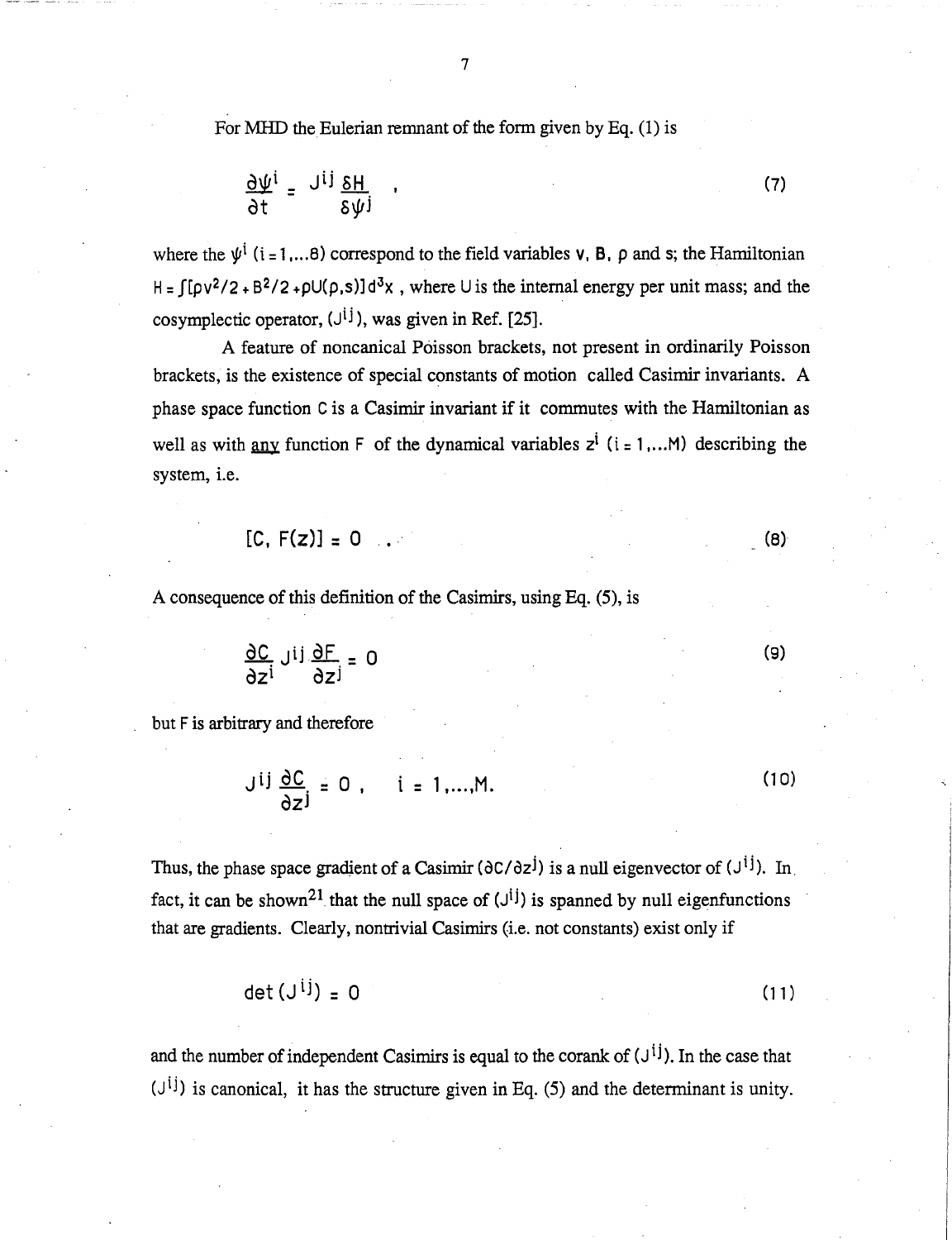Therefore in the canonical Hamiltonian fonnalism there are no nontrivial Casimirs. When  $(J<sup>i</sup>)$  has null eigenvectors, the phase space can be described by hyperplanes, or symplectic leaves, which are labeled by the Casimirs. A trajectory must remain in the leaf of phase space as determined by the specification of the initial conditions. This follows from the fact that the generalized Poisson bracket cannot generate flow, i.e. trajectories in phase space in the direction of these null eigenvectors.

Hamiltonian systems possess a built-in sufficient condition for Liapunov stability. This kind of stability is a stronger than conventional linear or spectral stability. The most common example of nonlinear stability occurs in the case where the Hamiltonian has the standard form:  $H = p^2/2 + V(q)$ . Here it is well-known that positivity of the curvature of V is sufficient (and under some mild conditions also necessary<sup>5</sup>) for stability of equilibria given by  $p^i = 0$ ,  $\frac{\partial V}{\partial q^i} = 0$ . This is the finite degree-of--freedom analogue of the MHD energy principle.

The above curvature condition is a special case of a more general condition for Hamiltonian systems. The topology of energy surfaces in the vicinity of an equilibrium point is determined by the curvature of the entire Hamiltonian: d<sup>2</sup>H/dz<sup>i</sup>dz<sup>j</sup>. If this quantity is either positive or negative definite then the energy surfaces near the equilibrium point are nested, closed and bounded surfaces. Since trajectories are confmed to the energy surface, those with initial conditions sufficiently close to the equilibrium point will remain in an arbitrarily small neighborhood of the equilibrium point. Evidently, for standard Hamiltonians, positive definiteness of H is insured by that of V.

For noncanonical Hamiltonian systems there is an analogous sufficient condition. To begin with, unlike conventional Hamiltonian systems, extremals of the Hamiltonian are not the only possible equilibria. In fact these equilibria, which correspond to the lowest possible energy states, are generally quite trivial. For example, varying the MHD energy with respect to  $\mathbf{v}$ ,  $\mathbf{B}$ , etc. yields an equilibrium with zero flow, magnetic field, pressure and temperature. If one extremizes the Hamiltonian subject to the constancy of certain of the Casimirs, then interesting .equilibria that are constrained away from the lowest energy state arise. That these are equilibria is evident from the following:

$$
\frac{dz^{i}}{dt} = [z^{i}, H] = [z^{i}, H + C] = J^{ij} \frac{\partial F}{\partial z^{j}}
$$
 (12)

8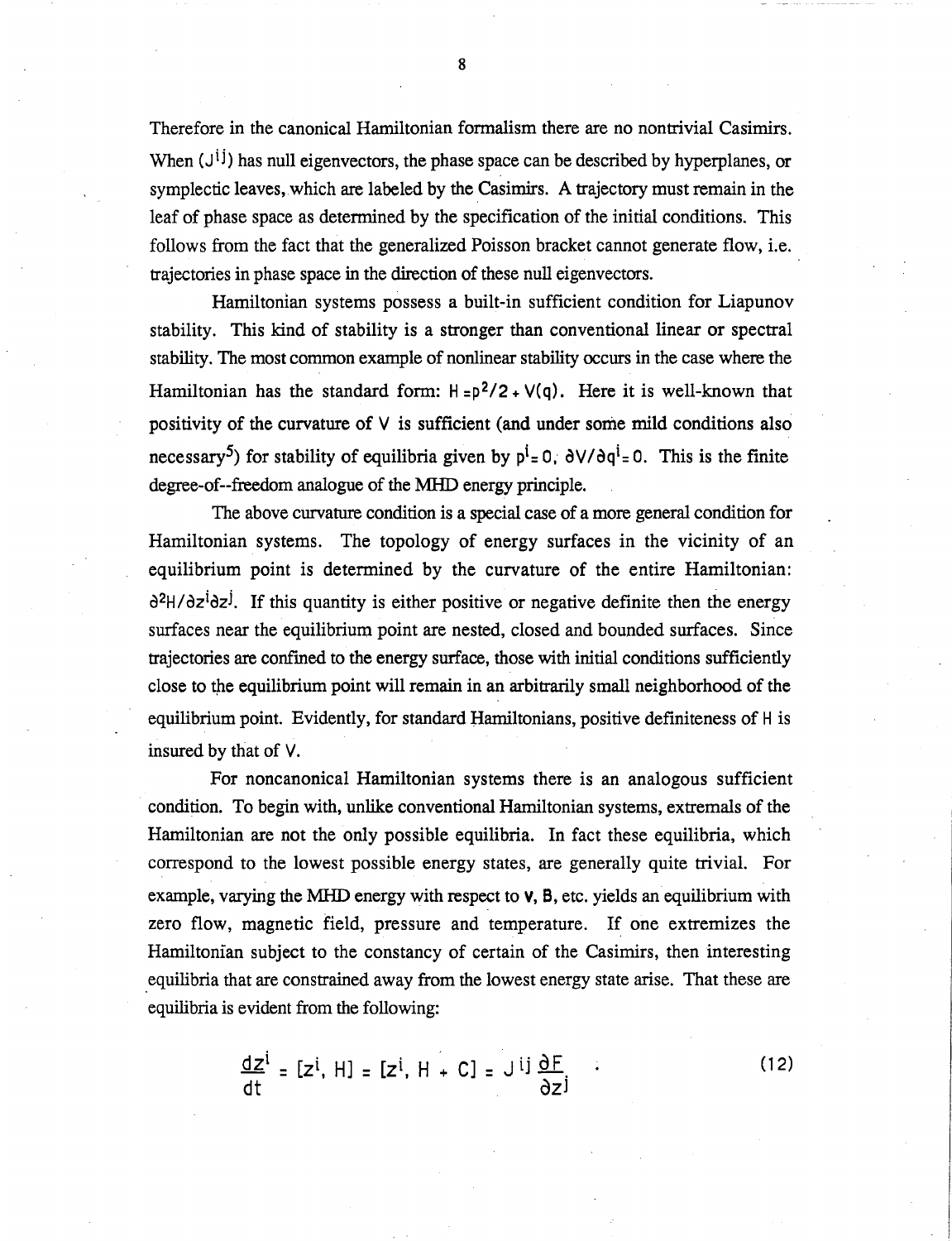Thus vanishing of  $\partial F/\partial z^i$  implies that  $dz^i/dt = 0$ . If we define

$$
\delta^2 F = \frac{1}{2} \frac{\partial^2 F(ze)}{\partial z^i \partial z^j} \delta z^i \delta z^j \qquad (13)
$$

then definiteness of the quadratic form  $\delta^2F$  implies that surfaces of constant F near the equilibrium point are topologically spheres and thus we have stability. In the next section we physically interpret this quantity in the noncanonical context.

The free energy functional  $\delta^2F$  can also be obtained in the Lagrangian context<sup>9</sup>. In fact, since all equilibria are not extremal points of  $\delta F = 0$  in the noncanonical formalism, the most general expressions have been obtained by beginning with Lagrangian action principles. Free energy expressions obtained in either way are equivalent for equivalent equilibria.

## 2. THE FREE ENERGY -  $\delta^2F$

Now consider the physical interpretation of  $\delta^2$ F. Here we show that  $\delta^2$ F is the energy change resulting from perturbations of the equilibrium that obey the dynamical constraints. Further, we show that the use of  $\delta^2F$  considerably simplifies the computation of the energy change. Also we discuss the connection between  $\delta^2F$  and the dielectric definition of negative energy modes.

It is useful to consider the energy needed to create a small perturbation with the constraint that the motion remain in a symplectic leaf. For small sz we have

$$
\Delta H = H(z_{e^+} \delta z) - H(z_{e}) =
$$
  

$$
\frac{\partial H}{\partial z^i} \delta z^i + \frac{1}{2} \frac{\partial^2 H}{\partial z^i \partial z^j} \delta z^i \delta z^j + ...
$$
 (14)

$$
\Delta C = C(z_{e} + \delta z) - C(z_{e}) =
$$
  

$$
\frac{\partial C}{\partial z^{i}} \delta z^{i} + \frac{1}{2} \frac{\partial^{2} C}{\partial z^{i} \partial z^{j}} \delta z^{i} \delta z^{j} + ... ,
$$
 (15)

where  $z_e$  is an equilibrium given by  $\frac{\partial F}{\partial z} = 0$ . For  $\delta z$  such that  $\Delta C = 0$ , we can add  $\sum \lambda^i \Delta C^i$  to Eq. (14) in order to obtain the energy change at constant Casimir invariant,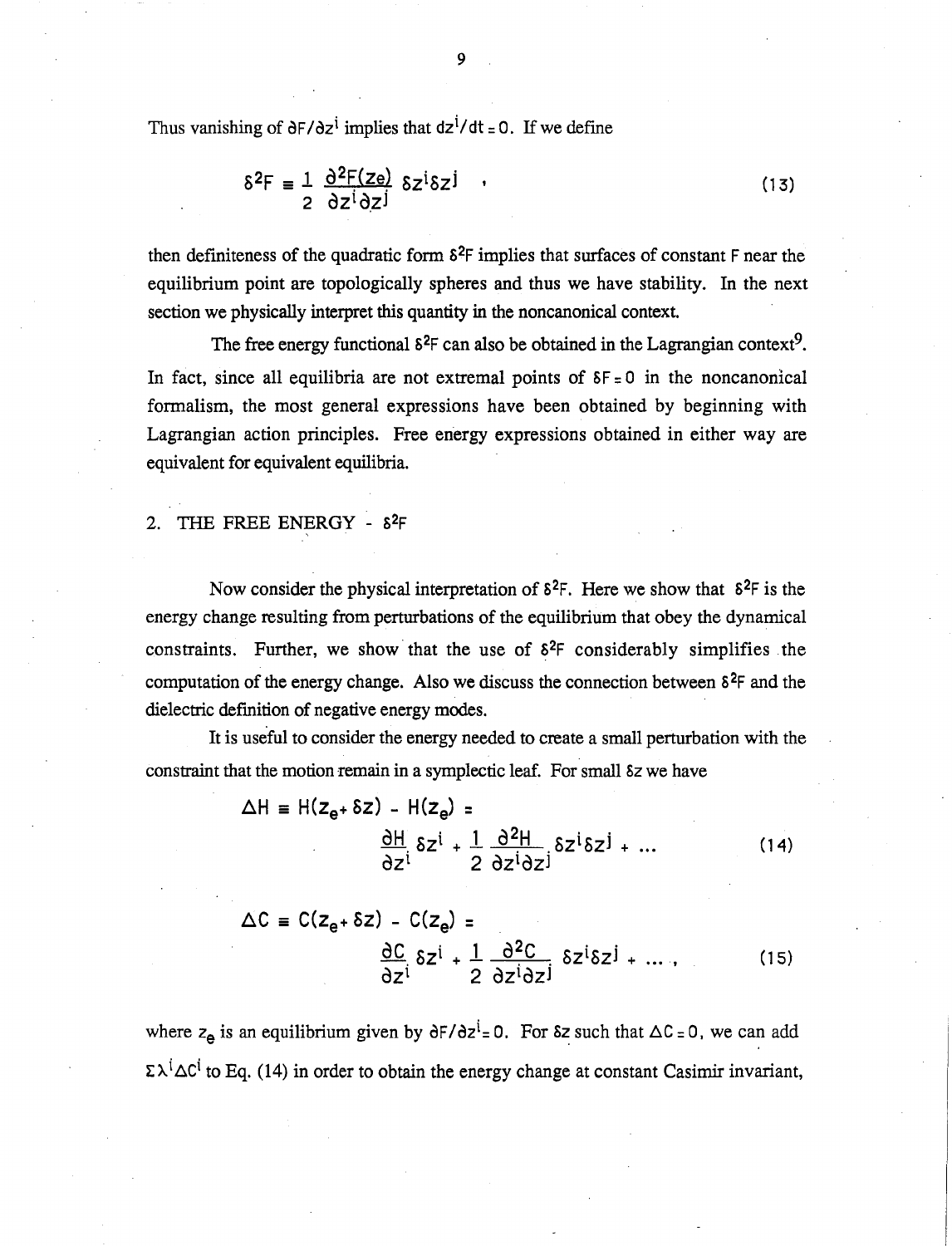$\Delta H$   $\Big|_C$ . Thus

$$
\Delta H \Big|_{C} = \frac{1}{2} \delta^2 (H + \Sigma \lambda^i C^i) = \delta^2 F . \qquad (16)
$$

This  $\Delta H$  <sub>c</sub> is second order in  $\delta z$ , as expected for a Hamiltonian near an equilibrium point. Since  $\Delta H \vert_C$  is also a constant of motion it can serve as a Liapunov functional. Moreover,  $\Delta H$ <sub>c</sub> has physical significance: it is the energy increment contained in a perturbation which is accessible to the dynamics given the Casimir constraints. Note that  $\delta^2$ F depends on the equilibrium through the choice of  $\lambda^i$ , so the same 5z contains different accessible energies for each equilibrium. This is intuitively satisfying since one would expect the energetic favorability of 5z to depend upon the equilibrium. For example, in MHD the energetic favorability and stability of a kink mode perturbation depends on the equilibrium current.

The expression  $\delta^2F$  is a most convenient way to to compute  $\Delta H \vert_C$ . The reason for this is that accessible perturbations,  $\delta z$ , must satisfy  $\Delta C = 0$ . To compute  $\Delta H$  to second order directly requires  $\Delta C = 0$  to second order. It is relatively easy (often trivial) to find trial functions  $\delta z_T$  that satisfy  $\Delta C = 0$  to first order in  $\delta z$ . In general a variation  $\delta z$ satisifying  $\Delta C = 0$  to higher order would require a calculation to obtain  $\delta z = \delta z_T$  +  $O(\delta z_T^2)$ . This is usually difficult to satisfy for all Casimir invariants simultaneously. However,  $\Delta H \vert_C$  can be computed to second order accuracy by substituting  $\delta z_T$  directly into  $\delta^2$ F. We do this for the Vlasvov equation in Sec. 4.

It is easy to show that  $\delta^2F$  is the Hamiltonian for the linearized equations of motion29,6, but more importantly one can show that the work performed by an external agent, which observes the constraints while creating a linear perturbation, is  $\delta^2 F$ . This is the usual definition of the energy content of a wave in dielectric theory. Suppose an external source is applied to the system which adds a transient term  $H_{ext}$  to the Hamiltonian for times between 0 and  $t_0$ . The  $J^{ij}$  is unchanged by this; thus the Casimir invariants (which depend only on  $J^{(j)}$ ) remain constant. For linear perturbations the new

10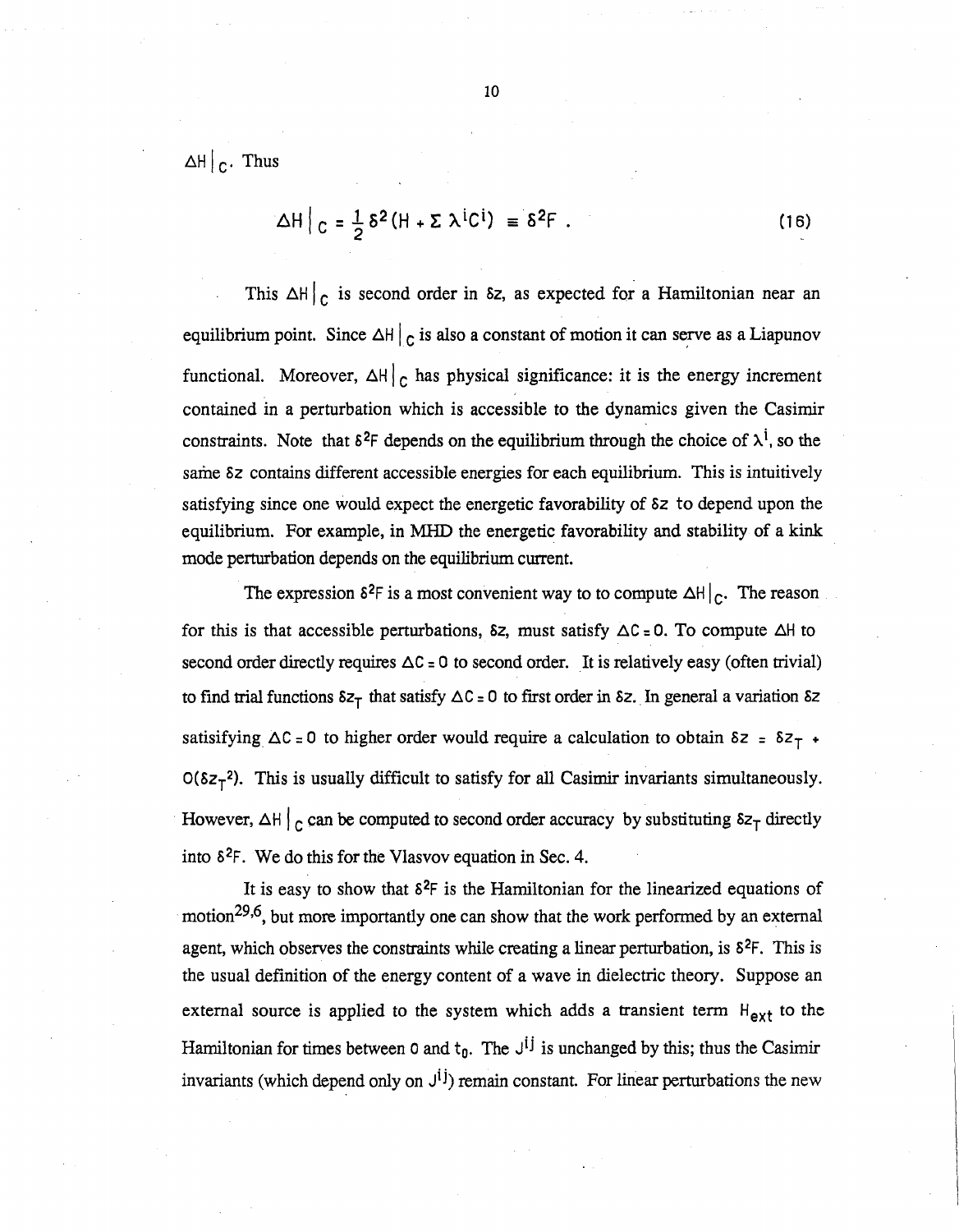Hamiltonian is

$$
H' = \delta^2 F + H_{ext}.
$$

A convenient form for  $H_{ext}$  is  $z^i S_i(t)$ , the explicit time dependence appearing only in the source functions  $S_i$ . Standard Hamiltonian mechanics yields

$$
\frac{dH'}{dt} = \frac{\partial H}{\partial t} = z^{\frac{1}{2}} \frac{\partial S}{\partial t}.
$$
 (17)

Integrating Eq. (17) in time from  $t = 0$  to  $t = t_0$  yields, upon integration by parts on the right, and the assumption that  $S = 0$  for  $t \le 0$  and  $t \ge t_0$ ,

$$
\delta^2 F = - \int_0^{t_0} (dz^j/dt) S^j dt
$$
 (18)

The right side is the usual expression for the work done on a system, i.e. the integrated input power, by an external agent.

As an example, consider the one-dimensional Vlasov-Poisson equation. The external agent in this case is an externally imposed potential  $\varphi_{ext}$  and the external portion of the Hamiliton is

$$
H_{ext} = \int f \varphi_{ext} dx dv
$$
.

Here  $f(x, y, t)$  is the phase space density. In this case we have for the power

$$
(\text{dz}^{j}/\text{dt}) \, \text{S}^{j} = \int (\text{d}^{j}/\text{dt}) \, \phi_{\text{ext}} \, \text{d}x \, \text{d}v = \int (\text{d}^{j}/\text{dt}) \, \phi_{\text{ext}} \, \text{d}x
$$
\n
$$
= \int J \cdot \nabla \, \phi_{\text{ext}} \, \text{d}x \, .
$$

The last equality of Eq. (19) follows by making use of the continuity equation,  $\partial \rho / \partial t$  +  $\nabla \cdot J$  = 0, and integrating by parts. This expression is the standard one for the power input from an external field. Thus  $\delta^2$ F is indeed the energy needed to create a perturbation Sf.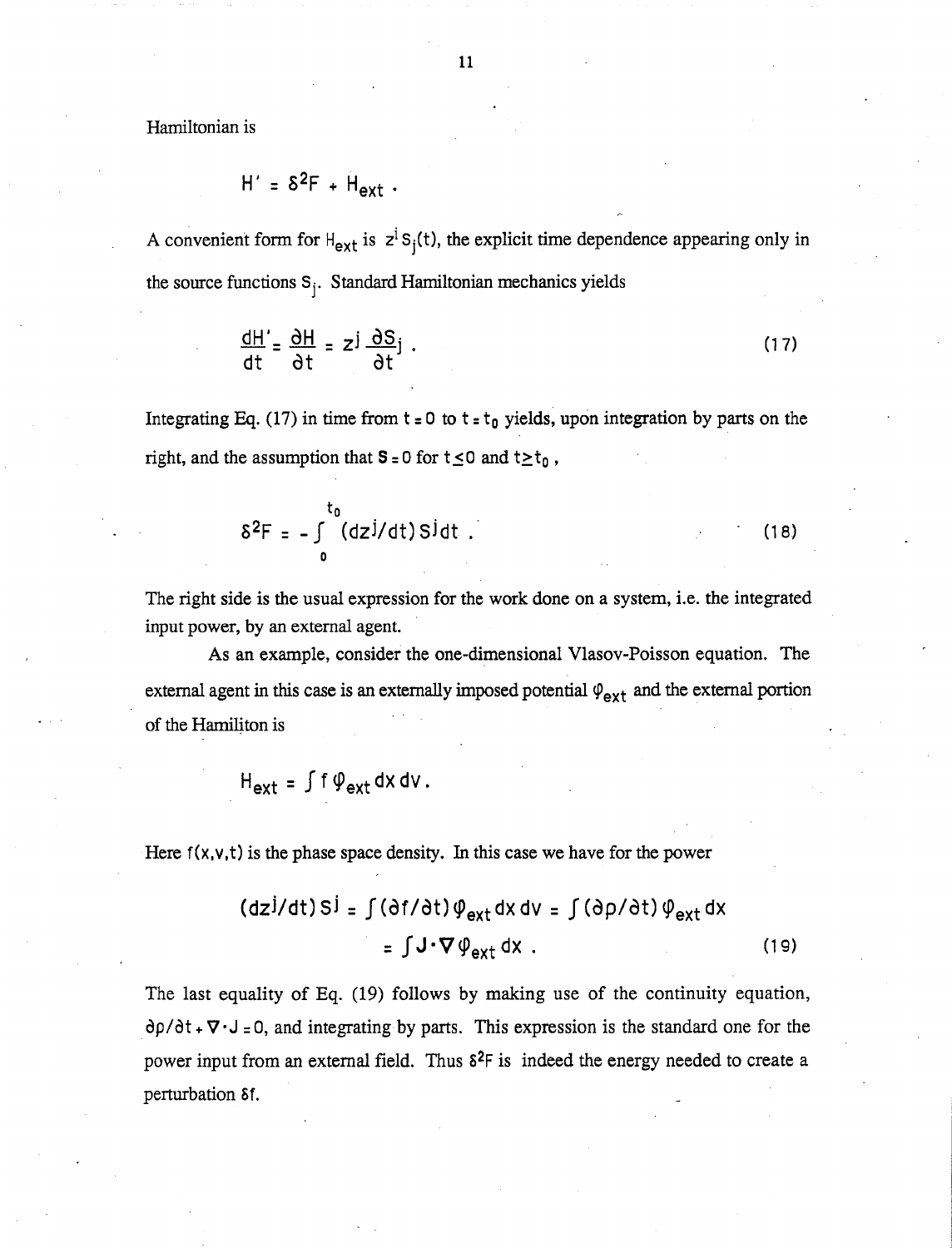In dielectric theory the energy content<sup>1-3</sup> in a linear wave is defined by the work perfonned by an external agent in producing the wave. The energy content is found to be  $[\partial(\omega \varepsilon)/\partial \omega] |E_k|^2$ , where  $\omega$  is the wave frequency, k is the mode number,  $\varepsilon(k,\omega)$ is the dielectric function, and  $E_k$  is the electric field amplitude for mode k. This brings us to the important topic of positive and negative energy waves; in dielectric theory these have  $\partial(\omega \varepsilon)/\partial \omega > 0$  and  $\partial(\omega \varepsilon)/\partial \omega < 0$  respectively. As noted in the Introduction, negative energy waves have the property that they are spectrally stable, but their presence decreases the energy of the medium. If both types of waves exist in the medium then  $\delta^2 F$ is positive for some perturbations, S2, and negative for others, and is thus indefmite.

Now suppose that  $\delta^2$ F is indefinite. What conclusions can be drawn about the spectral properties of the system? For finite degree-of-freedom systems there are two possibilities: either there is spectral instability or the system has a mixture of positive and negative energy waves.

For the case of canonical Hamiltonian systems it is straight forward to show *this*  assertion. The theory of normal forms by now is well understood<sup>5</sup>. In this case  $\delta^2F$  is the linearized Hamiltonian, i.e. the second variation of the full Hamiltonian. It is a quadratic form in  $\delta q_i$  and  $\delta p_i$ . We will consider the case where H has the following form:

$$
H = \sum_{i} \alpha_i (\delta p_i)^2 + \beta_i (\delta q_i)^2
$$
 (20)

If the H of Eq. (20) is indefinite, then for a least one degree-of-freedom one of the following holds: (i)  $\alpha_i$  has a different sign than  $\beta_i$ , which corresponds to instability, or (ii) the pair of  $\alpha_i$  and  $\beta_i$  has a different sign from other pairs. The latter case corresponds to a mixture of positive and negative energy waves. It is evident from the discussion of Sec. 1.2 that the same results apply for finite noncanonical Hamiltonian systems.

It is clear from the above that there is no such thing as a spectrally unstable negative energy mode. One might think this would correspond to a negative  $\alpha_i$  and a positive  $\beta_i$ , but since  $q_i \rightarrow -p_i$  and  $p_i \rightarrow q_i$  is a canonical transformation we see that there

12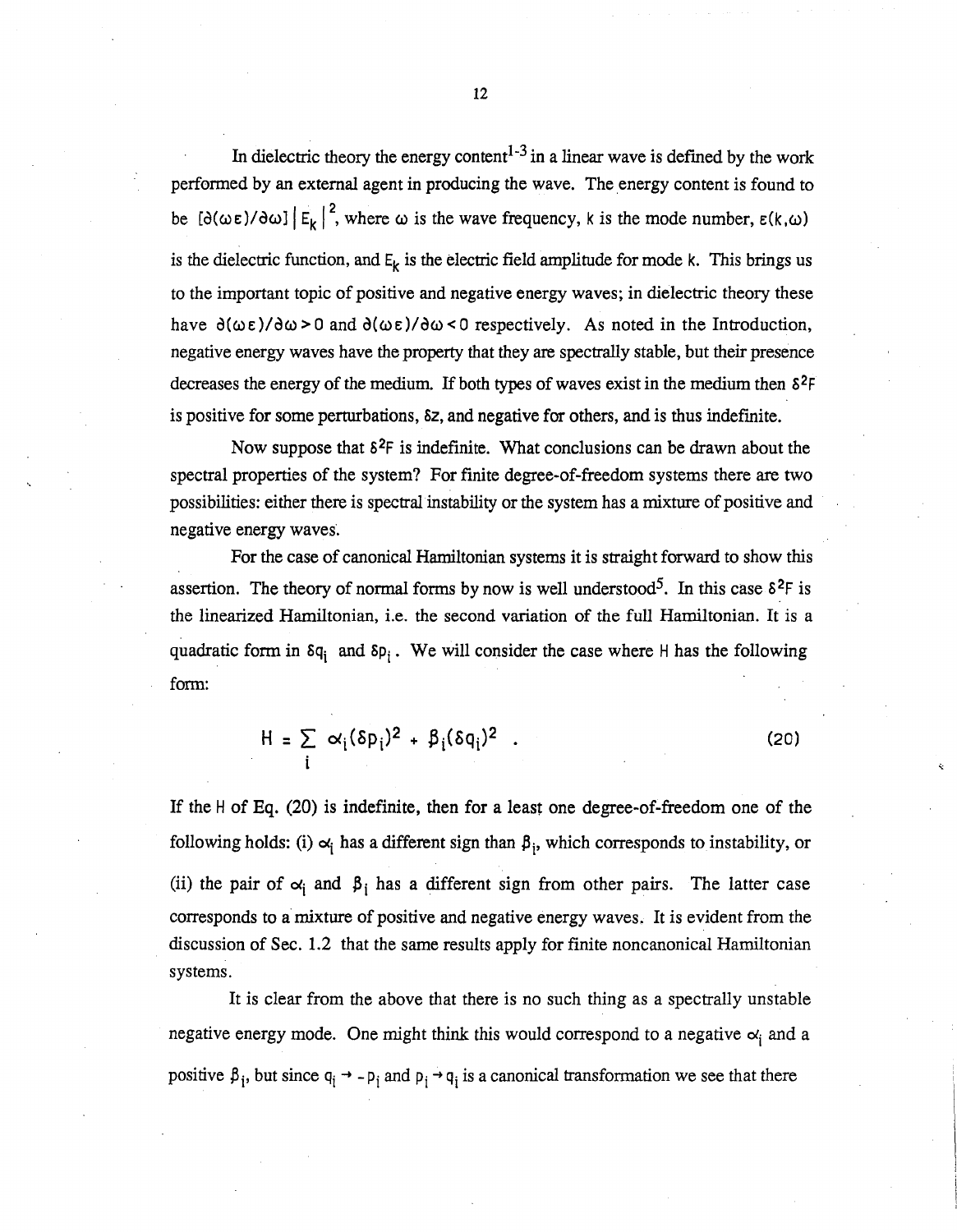is no distinction between this case and that of instability.

However, we have conjectured that a system with both positive and negative energy waves is nonlinearly unstable in the general case. This can arise because there is a low order resonance in the system, which results in explosive instability, i.e. divergence in finite time (c.f. Sec. 3), as occurs in the well-known three-wave interaction. For two degree-of-freedom systems where no low order resonance exists, the KAM theorem indicates stability. For systems of more than two degreesof-freedom, instability can still be present by the slow mechanism known as Arnold diffusion. For infmite degree-of-freedom systems with continuous spectra, there may be additional avenues for nonlinear instability.

There are many continuum systems for which the concept of a dielectric function is not well defined, or if defined in principle, is very difficult to calculate in practice. However,  $\delta^2$ F can be easily computed for such systems. Thus  $\delta^2$ F provides a practical generalized definition of the concept of a negative energy wave. It can easily be generalized to the concept of non-wave-like phenomena.

Before closing this section, let us consider a general bifurcation property concerning negative energy modes. Suppose we have a sequence of noncanonical Hamiltonian equilibria parameterized by a continuous variable  $\eta$ . Assume that  $\delta^2F$  is positive definite for  $\eta \leq \eta_0$ , but indefinite for  $\eta \geq \eta_0$ , because a positive energy mode becomes a negative energy mode (the system being spectrally stable on both sides of the threshold). We now show that the frequency of such a mode must go through zero at  $\eta = \eta_0$ , at least for finite dimensional systems.

The tensor  $\frac{\partial^2 F}{\partial z^i}$  is symmetric, and for  $\eta < \eta_0$  positive definiteness implies it has all positive eigenvalues. At least one eigenvalue becomes negative for  $\eta$  >  $\eta_0$ , and thus traverses zero at  $\eta = \eta_0$ . The associated eigenvector,  $\delta z_0^i$ , is also a zero frequency eigenvector for the dynamical system; i.e. the existence of a zero eigenvalue of  $\partial^2 F / \partial z^{\dot{1}} \partial z^{\dot{1}}$  implies the existence of a zero frequency mode. This follows from linearization of Eq. (12) about an equilibrium  $z_{\rm e}$ ,

$$
i\omega\delta z_0^i = J^{ij} \frac{\partial^2 F}{\partial z^j \partial z^k} \delta z_0^k = 0
$$
 (21)

where  $J^{ij}$  and  $\partial^2 F / \partial z^j \partial z^k$  are evaluated at  $z_{\alpha}$ .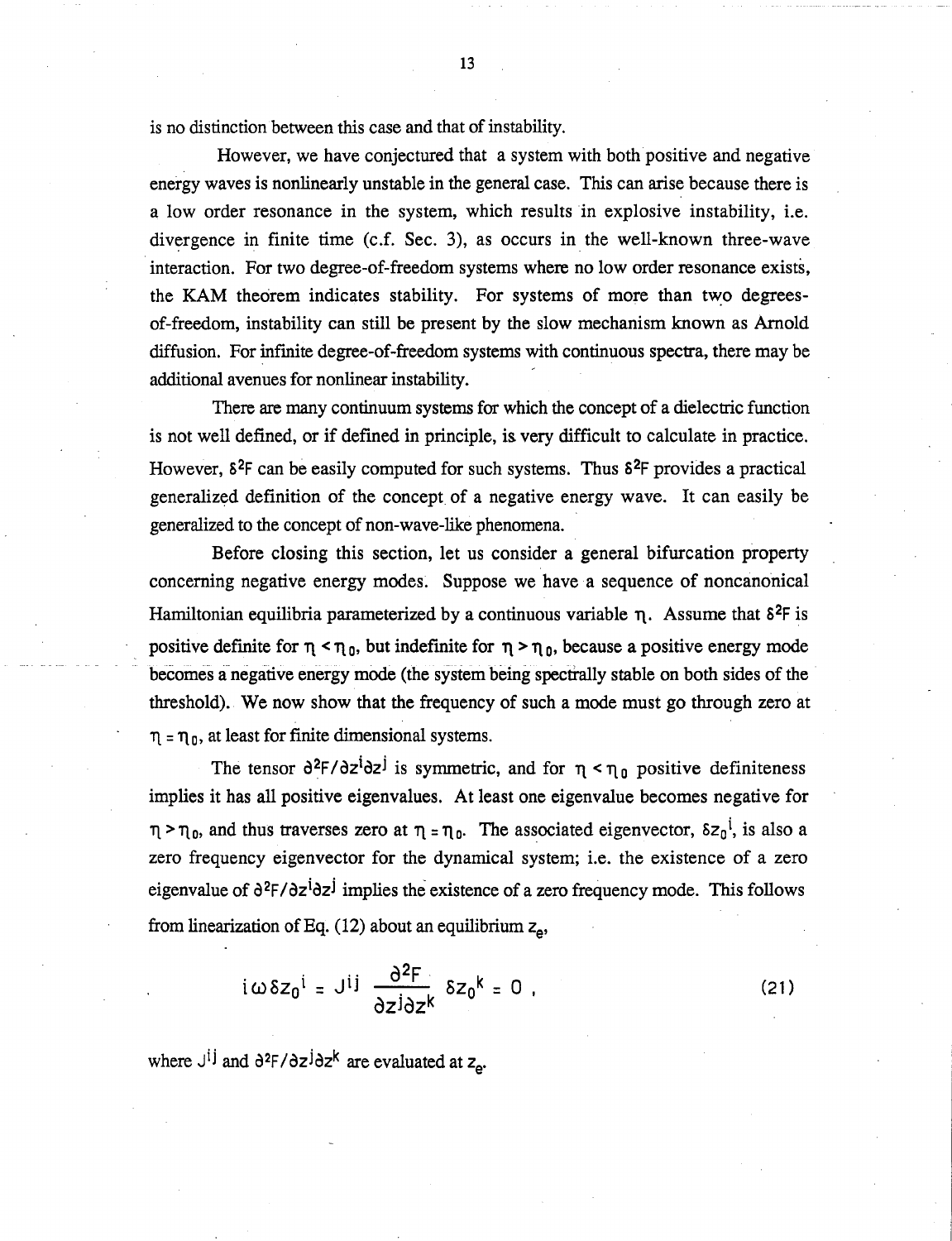Note that this result can also be derived from the definition of wave energy density, which as noted above has its sign determined by the factor  $\partial(\omega \epsilon)/\partial \omega$ . Since the wave frequency satisifies  $\epsilon = 0$  this factor becomes  $\omega \delta \epsilon / \delta \omega$ . Thus as the wave energy goes from positive to negative at  $\eta = \eta_0$  we have two possibilities: either  $\omega$  goes through zero or  $\partial \varepsilon / \partial \omega$  does. The latter possibility can be excluded by showing it leads to a contradiction. Assume  $\epsilon = 0$  and  $\frac{\partial \epsilon}{\partial \omega} = 0$  at  $\omega = \omega_0 \neq 0$ . Taylor expanding  $\epsilon$ about this point yields .

$$
\varepsilon = \sum_{n=2}^{\infty} \frac{(\omega - \omega_0)^n}{n!} \frac{\partial^n \varepsilon}{\partial \omega^n} + (\eta - \eta_0) \frac{\partial \varepsilon}{\partial \eta} + .... \quad (22)
$$

Since  $\partial \varepsilon / \partial \omega$  is assumed to change sign at  $\eta = \eta_0$ , one can show that the first nonvanishing term on the Taylor series must have even n. One can also show that if  $\frac{\partial \varepsilon}{\partial \eta}$   $\neq$  0, then the cross terms neglected in Eq. (22) are asymptotically negligible compared with those kept when  $\omega \approx \omega_0$  and  $\eta \approx \eta_0$ .

The condition  $\epsilon = 0$  allows us to solve for the mode frequency near  $\omega_0$  by keeping the first nonvanishing term in the series; hence

$$
(\omega - \omega_0)^n = n! (\eta - \eta_0) \frac{(\partial \varepsilon / \partial \eta)}{(\partial^n \varepsilon / \partial \omega^n)}.
$$
 (23)

Since n is even, this implies that instabilities must exist for either  $\eta < \eta_0$  or  $\eta > \eta_0$ , depending on the signs of the  $\varepsilon$  partial derivatives.

Thus, as equilibrium parameters are varied, equilibria with only positive energy modes can only acquire negative energy modes (which are by defmition stable) when the mode frequency passes through zero. Furthermore, the  $\delta^2$ F and dielectric definitions of energy agree on the value of  $\eta$  for which this occurs.

## 3. A MODEL OF FLR STABILIZATION

We consider a model that has a general form that occurs in models of finite Larmor radius stabilization. This model is canonical in nature and displays the form of negative energy modes discussed in Sec. 2 for finite degree-of-freedom systems. The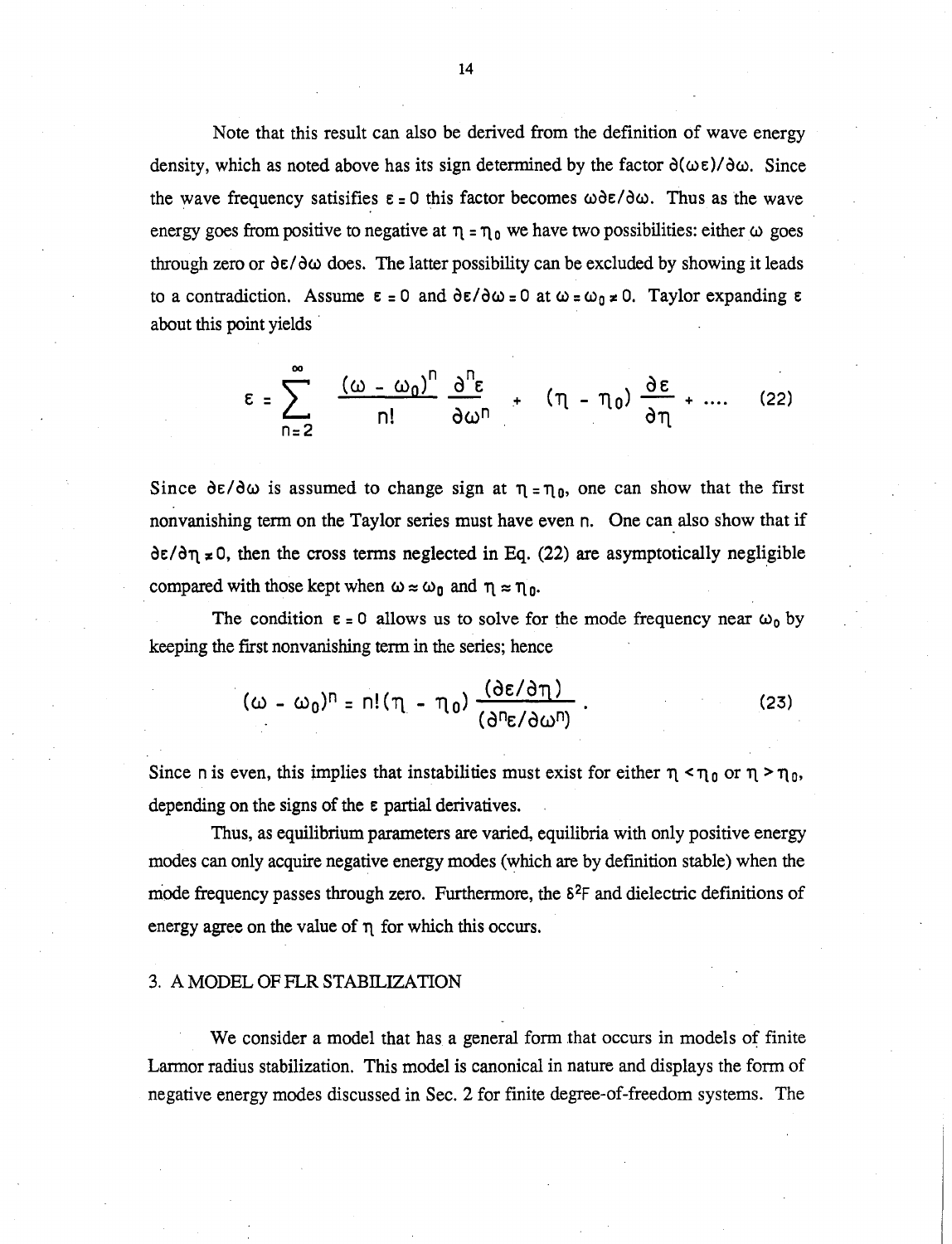Lagrangian for a particle in a uniform magnetic field  $B$  in the z-direction, subject to a potential which to leading order is harmonic and inverted, is

$$
L = \frac{m}{2}(\dot{x}^2 + \dot{y}^2) + \frac{eB}{2c}(\dot{y}x - \dot{x}y) + \frac{k}{2}(x^2 + y^2) - V_3.
$$
 (24)

where  $k > 0$  and  $V_3$  is an anharmonic contribution to the potential that is a cubic in x and y. The inverted harmonic potential could arise because of MHD equilibrium16 or one could be interested in the motion of particles in a uniformly charged cylindrical column.

Upon Legendre transforming (21) and writing the resulting Hamiltonian in terms of the following canonical variables:

$$
q_1 = x/\sqrt{m}
$$
  
\n $q_2 = y/\sqrt{m}$   
\n $q_2 = \frac{y}{\sqrt{m}}$   
\n $q_2 = \frac{y}{\sqrt{m}}$  (25)

yields

$$
H = \frac{1}{2} (p_1^2 + p_2^2) + \omega_L (q_2 p_1 - q_1 p_2)
$$
  
+  $\frac{1}{2} (\omega_L^2 - \omega_0^2) (q_1^2 + q_2^2) + V_3$ , (26)

where  $\omega_L$  is the Larmor frequency, eB/2mc, and  $\omega_0$  is the natural frequency of the harmonic potential,  $\sqrt{k/m}$ .

Consider now the spectrum of the equilibrium point  $q_1 = q_2 = p_1 = p_2 = 0$ . Neglecting  $V_3$  and supposing that the dynamical variables vary as  $exp(i\omega t)$ , we obtain a fourth-order characteristic polynomial that has the roots

> $\omega = \pm \omega_0 [\sqrt{\eta - 1} \pm \sqrt{\eta} ]$ , (27)

where  $\eta = \omega_1^2 / \omega_0^2$ . Equation (24) displays the symmetries of the spectrum of a Hamiltonian system; i.e. pure real and pure imaginary frequencies appear in pairs, while in general frequencies occur in quartets of the form ±a ±i b.

Let us trace the frequencies in the complex  $\omega$ -plane as we increase the magnetic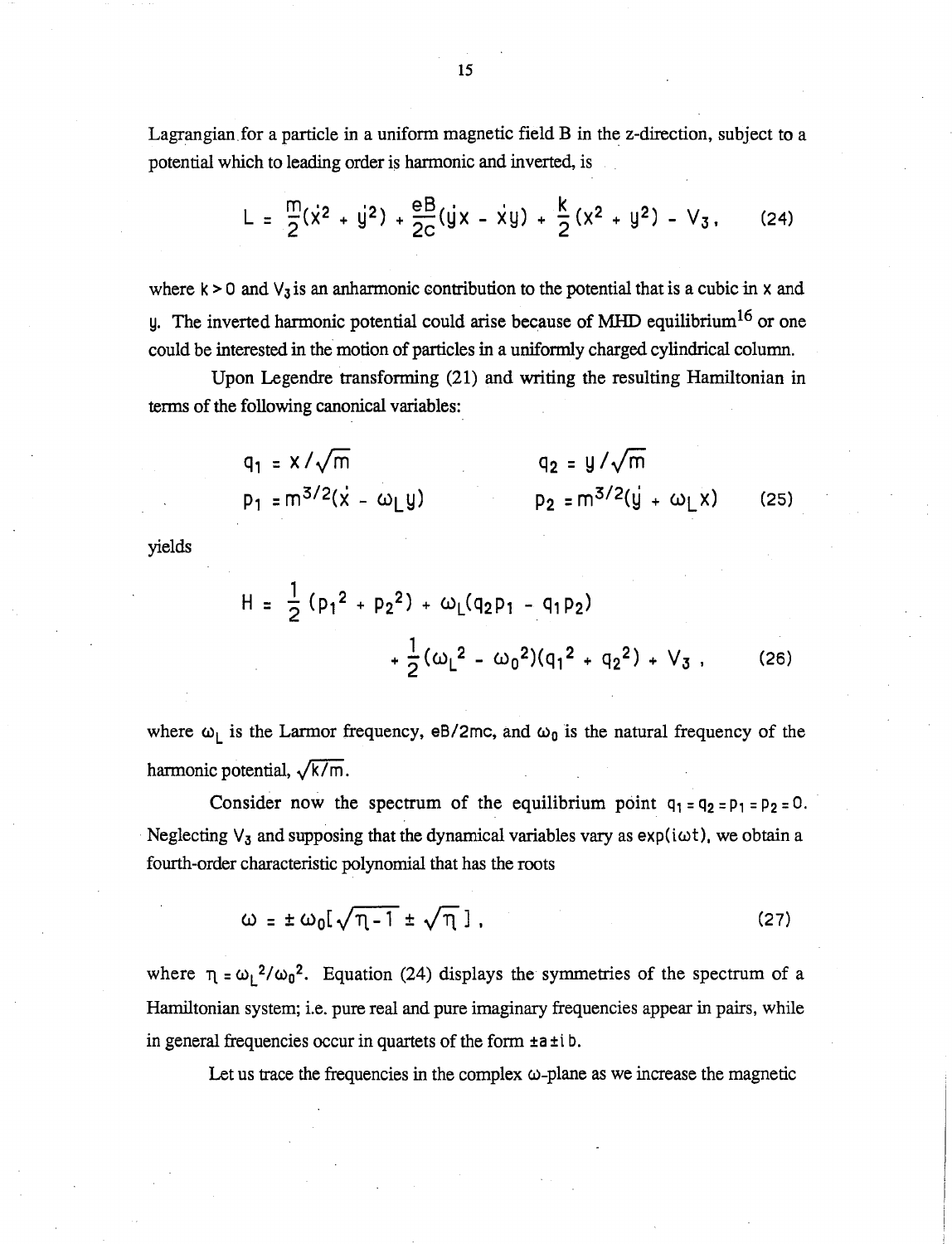field away from zero. At  $\eta = 0$  we have two doubly degenerate pure imaginary roots,  $\omega = \pm i \omega_0$ . It is not surprising that there is instability in this case since the particle is free to fall off the hill. Upon increasing  $\pi$  the degenerate eigenvalues split and move respectively clockwise and counterclockwise on a circle of radius  $\omega_0$  toward the  $\omega_r$ 

axis. When  $\eta = 1$ ,  $\omega = \pm \omega_0$  and the eigenvalues again become doubly degenerate and experience a Krein crash (See Refs. [4] and [5]), with one pair of real eigenvalues approaching the origin and one pair receding. After the Krein crash the eigenvalues have magnitude

$$
\omega_1 = -\omega_L + \sqrt{\omega_L^2 - \omega_0^2}
$$
  

$$
\omega_2 = \omega_L + \sqrt{\omega_L^2 - \omega_0^2}.
$$
 (28)

Observe that  $0 < \omega_1 \leq \omega_L$  and  $\omega_2 \geq \omega_L$ . Subsequently we will see that  $\omega_1$ , the smaller frequency, is a negative energy mode. It has negative signature while  $\omega_2$  has positive signature, as required by Krein's theorem.

Consider now the canonical transformation generated by the following mixed variable generating function:

$$
F_2(q_1, q_2, P_1, P_2) = \mu(q_1 P_1 + q_2 P_2) + P_1 P_2 + \mu^2 q_1 q_2 / 2
$$
 (29)

where  $\mu = [4(\omega_L^2 - \omega_0^2)]^{1/4}$ . In terms of the new canonical variables P<sub>1</sub>, P<sub>2</sub>, Q, and Q<sub>2</sub>, the Hamiltonian becomes

$$
H = -\frac{1}{2} \omega_1 (P_1^2 + Q_1^2) + \frac{1}{2} \omega_2 (P_2^2 + Q_2^2) + V_3.
$$
 (30)

where  $V_3$  is now a cubic function of the new coordinates and momenta. We see from Eq. (27) that this Hamiltonian has the standard form for a negative energy mode.

Let us now see what happens to the spectrum when we add negative definite dissipation to this system; i.e. dissipation that removes energy. This will happen if we dissipate the negative energy mode. Since  $V_3$  does not effect the spectrum we can consider the negative energy oscillator independently. With the inclusion of dissipation this oscillator is governed by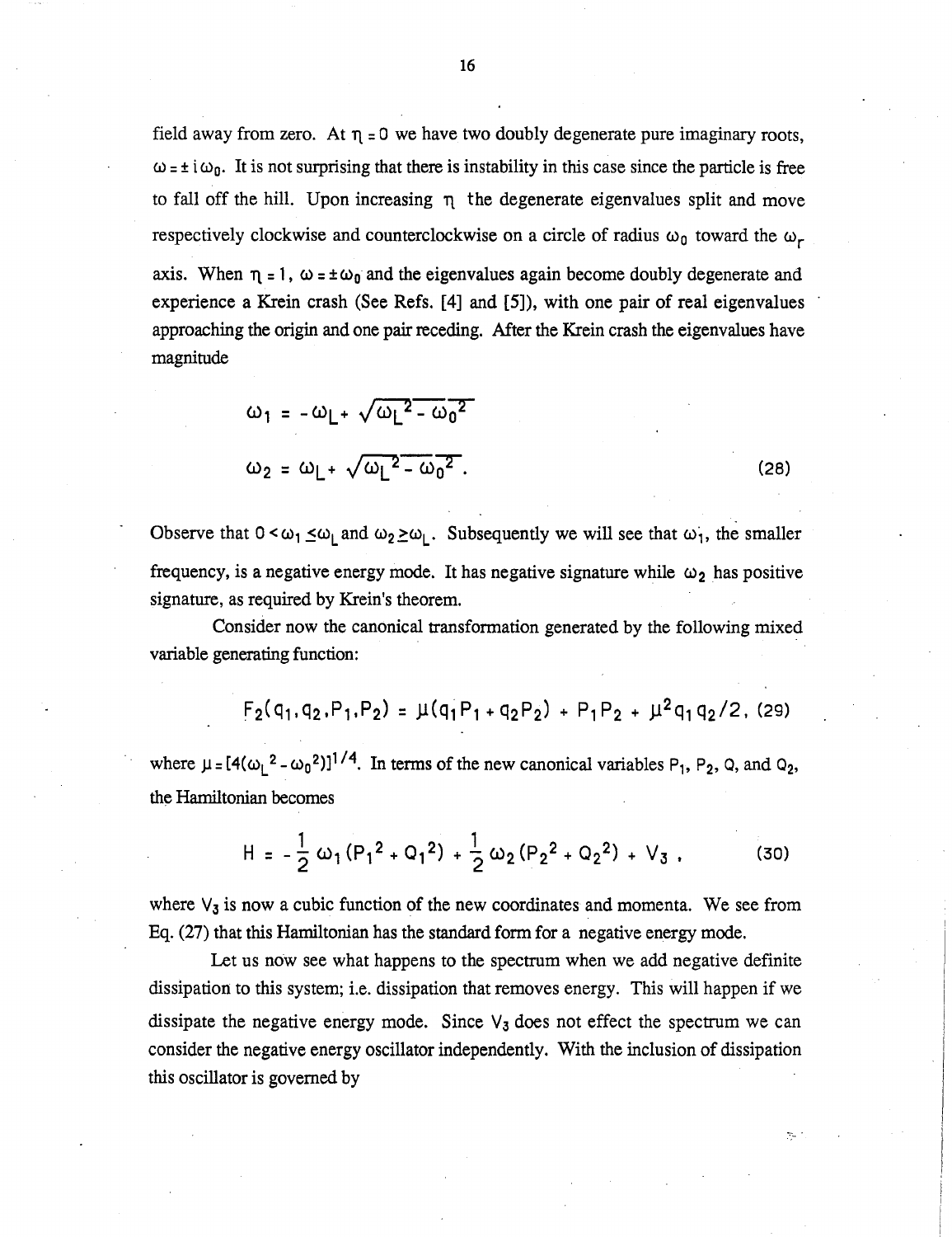$$
\dot{Q}_1 = -\omega_1 P_1
$$
\n
$$
\dot{P}_1 = \omega_1 Q_1 + 2v P_1 .
$$
\n(31)

To see that the term involving v corresponds to dissipation note that, for  $v > 0$ ,  $dH/dt = -2\omega_1 v P_1^2 \leq 0$ . The eigenfrequency corresponding to this oscillator becomes

$$
\omega = -iv \pm \sqrt{\omega_1^2 - v^2}, \qquad (32)
$$

which corresponds to exponential growth for  $v > 0$ . Thus dissipation destabilizes the negative energy modes.

Now consider the other way that negative energy modes lead to instability; i.e. nonlinear destabilization. In the case where there is a resonance this phenomenon is tractable. Let us suppose an order three resonance condition:  $2\omega_1 = \omega_2$ . This occurs when  $3\omega_0 = 2\sqrt{2}\omega_1$ . The important terms of  $V_3$  are those that drive the resonance. These can be obtained by the standard Hamiltonian perturbation method of averaging. This procedure yields

$$
H = \frac{1}{2} \omega_1 (P_1^2 + Q_1^2) - \omega_1 (P_2^2 + Q_2^2)
$$
  
+ 
$$
\frac{\alpha}{2} [Q_2 (Q_1^2 - P_1^2) - 2Q_1 P_1 P_2], \quad (33)
$$

where  $\alpha$  is a constant. We have reversed the sign of time in order to show that the Hamiltonian of Eq. (33) is that due to Cherry<sup>14</sup>, who observed that a two-parameter solution set is given by

$$
Q_1 = \frac{\sqrt{2}}{\alpha(\omega_1 t - \epsilon)} \sin(\omega_1 t + \delta)
$$
  
\n
$$
P_1 = \frac{-\sqrt{2}}{\alpha(\omega_1 t - \epsilon)} \cos(\omega_1 t + \delta)
$$
  
\n
$$
Q_2 = \frac{1}{\alpha(\omega_1 t - \epsilon)} \sin(2\omega_1 t + \delta)
$$

$$
P_2 = \frac{-1}{\alpha(\omega_1 t - \epsilon)} \cos(2\omega_1 t + \delta) , \qquad (34)
$$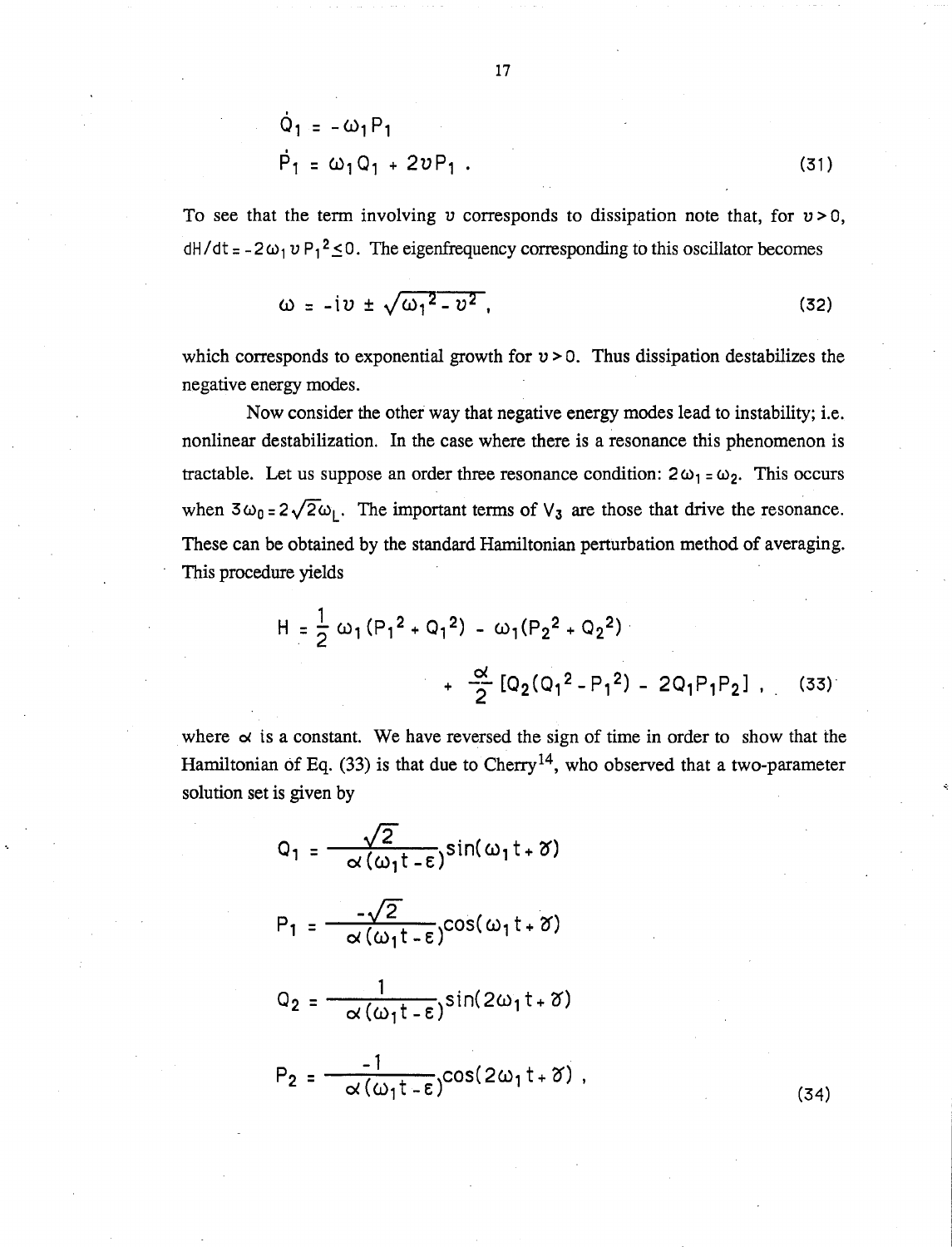where  $\epsilon$  and  $\delta$  are determined by the initial conditions. The interesting thing about this solution is that any neighborhood of the origin contains initial conditions of solutions that diverge in finite time. Thus this system is spectrally stable, but in reality unstable. The nonlinearity diverts energy from the negative energy mode to the positive energy mode.

In the case where there is no resonance and the system possesses a general cubic term with explicit time dependence the system is most likely unstable by the mechanism of Arnold diffusion. Preliminary numerical calculations show that the system Arnold diffuses until a separatrix is reached, at which point the growth is rapid.

## 4. VLASOV EQUILmRIA

In this section we discuss the free energy for the Vlasov equation. We begin by reviewing in some detail the noncanonical Hamiltonian formalism for the one-dimensional Vlasov Poisson system30 and its associated variational principle for equilibria. From this  $\delta^2F$  is obtained, but within this formalism only monotonic and isotropic equilibria are obtained as extremals of the variational principle, and only sufficient conditions for the stability of this limited class of equilibria are obtained. In recent work expressions for  $\delta^2F$  that generalize to arbitrary equilibria, have been obtained. The result for the Vlasov-Poisson equation is stated here; the reader is referred to the references for its derivation, along with the general Maxwell-Vlasov result.

The Vlasov-Poisson equation is

$$
\frac{\partial f(z,t)}{\partial t} = -V \frac{\partial f}{\partial x} + \frac{e}{m} \frac{\partial \varphi(x,t)}{\partial x} \frac{\partial f}{\partial v}
$$
(35)

where, as usual,  $f(z,t)$  is the phase space density at the phase space point  $z = (x,y)$  for a charged species of particles with charge e and mass m. Now we consider only a single species, but the results are readily generalizable. The electrostatic potential  $\varphi$  is to be viewed as a functional of f determined via Poisson's equation  $\varphi_{xx} = -e\int f dz$ ; thus  $\varphi(x;f) = e\int V(z,\tilde{z}) f(\tilde{z}) d\tilde{z}$ , where  $V(x,\tilde{x})$  is the single particle potential (assumed spatially invariant). The Hamiltonian for this system is the energy functional

18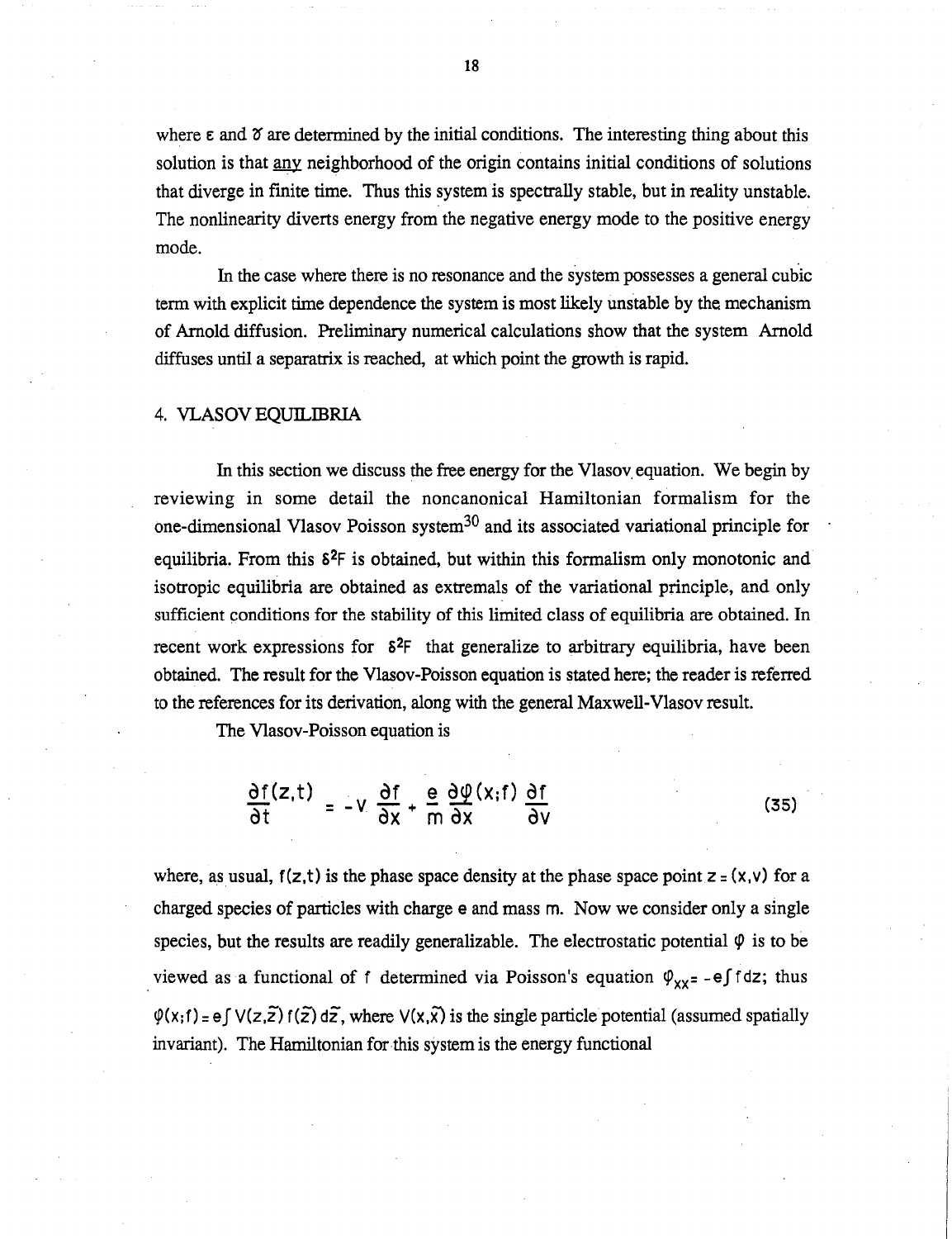$$
H[f] = \int T(z) f(z) dz + \frac{e^2}{2} \int \int V(z, \widetilde{z}) f(z) f(\widetilde{z}) d\widetilde{z} dz, (36)
$$

where  $T(z) = mv^2/2$  is the particle kinetic energy. This system possesses the following noncanonical Poisson bracket:

$$
\{F,G\} = \frac{1}{m} \int f(z) \left[ \frac{\delta F}{\delta f} , \frac{\delta G}{\delta f} \right] dz
$$
 (37)

where the inner bracket [,] is defined by  $[k,h] = k_xh_y - k_yh_x$ . Note that  $\delta H/\delta f = T + e\psi \equiv E$ . where E is the total particle energy. Evidently,

$$
\frac{\partial f}{\partial t} = \{f, H\} = -[f, E]
$$
 (38)

where - [f ,E] is equivalent to the right hand side of Eq. (35).

As discussed in Sec. 1.2 stationary points of the free energy  $F = H + C$  are equilibria. In the case of the Vlasov-Poisson equation, H is given by Eq. (36) and C is the well-known Liouville constraint, which is given by the following:

$$
C[f] = \int c(f) dz
$$
 (39)

where  $c(f)$  is an arbitrary function. Upon varying  $F$  we obtain

$$
\delta F[f; \delta f] = \int (E + \partial c/\partial f) \delta f dz
$$
  
= 
$$
\int (mv^2/2 + e\phi + \partial c/\partial f) \delta f dz
$$
 (40)

Thus equilibria  $(f_e)$  are given by

$$
E + \partial c(f)/\partial f = 0
$$
 (41)

There are two things to notice about these equilibria that are obtained as extremals of F: firstly, in order to solve for  $f_e(E)$ , the quantity  $\partial c/\partial f$  must be monotonic and therefore

19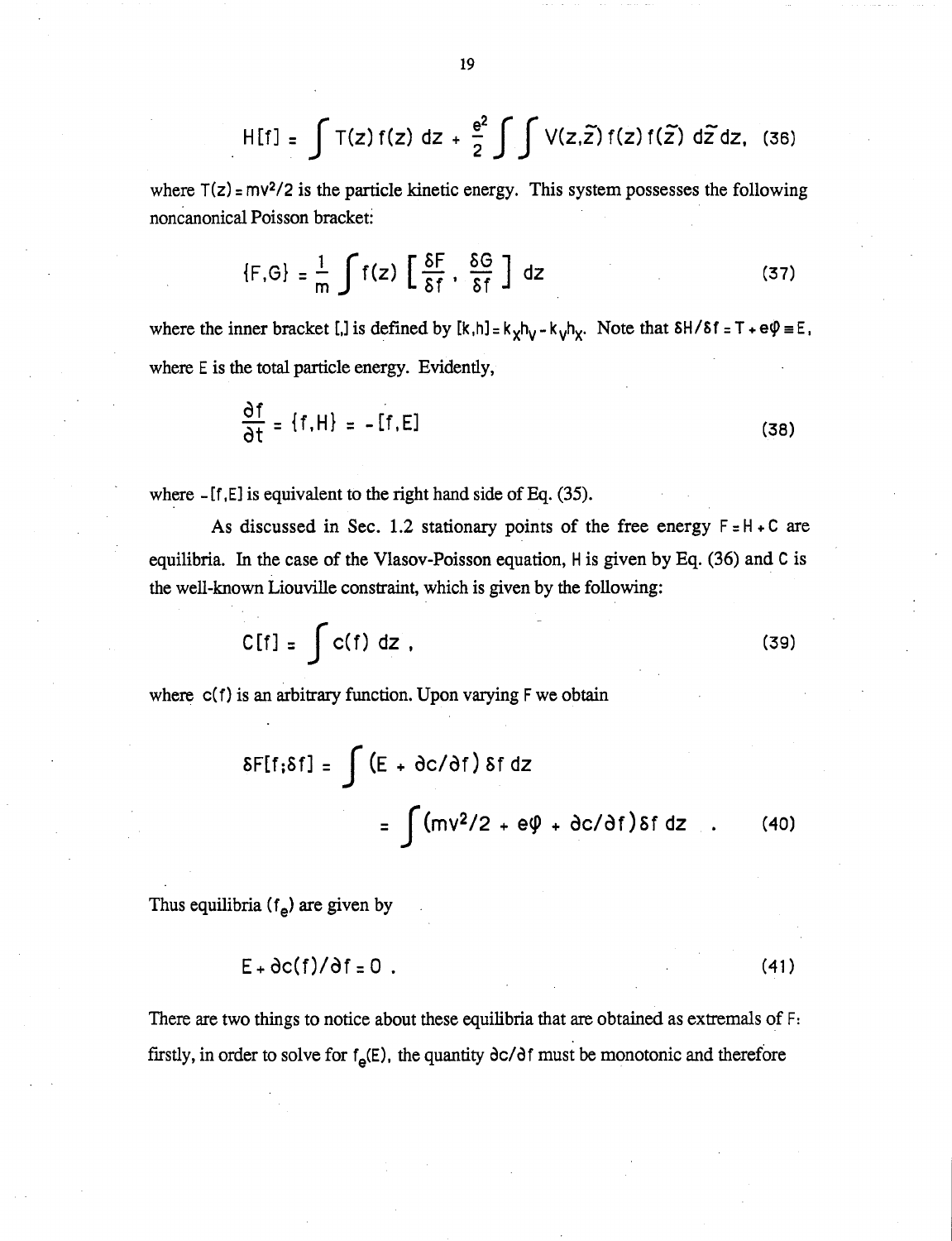its inverse must also be monotonic. This gives

$$
f_e = f_e(E) \tag{42}
$$

where  $f_e(E)$  is a monotonic function of E, and we see that there is a one-to-one correspondence between an equilibrium and a choice for the function c. Secondly, since  $f_e$  is a function of E, only velocity symmetric distributions  $[f_e(v) = f_e(-v)]$  are obtained. Evidently, extremals of F only make up a subclass of equilibria of the Vlasov-Poisson equation, since this system is known to possess nonmonotonic and velocity asymmetric (for untrapped particles) equilibria.

For the above restricted class of equilibria we can obtain a criterion for stability<sup>31-34</sup> by taking the second variation of F; viz,

$$
\delta^{2}F[f] = \frac{1}{2} \left( e^{2} \int \int V(z,\tilde{z}) \delta f(z) \delta f(\tilde{z}) d\tilde{z} dz + \int \delta^{2} c/\delta f^{2} (\delta f)^{2} dz \right),
$$
 (43)

Observe that the fIrst term of Eq. (43) is positive definite (it corresponds to the second variation of the electrostatic energy which goes as the square of the electric field), while the second term will be positive definite provided  $\frac{\partial^2 c}{\partial t^2} > 0$ . For stability this must be true over the entire domain of integration when f is set equal to  $f_e$ , since we can make  $\delta^2$ F negative by choosing  $\delta$ f such that the first term of Eq. (43) vanishes and such that  $\delta$ f is localized where  $\partial^2 c / \partial f^2 < 0$ . This statement translates into a statement about  $f_e$ : upon differentiating Eq. (41) with respect to E we obtain

$$
\partial f_{\mathbf{e}} / \partial E = - \left[ \partial^2 c (f_{\mathbf{e}}) / \partial f^2 \right]^{-1}.
$$
 (44)

Therefore we have stability if  $f_e$  is any monotonic decreasing function of the energy.

Note that if we attempted to apply the formula of Eq. (43) to nonmonotonic equilibria then  $\delta^2$ F diverges unless  $\delta$ f vanishes at places where  $\delta f_{\rm e}/\delta E = 0$ . If we restrict Sf to the Casimir surfaces then this problem is avoided. In the notation of Sec. 2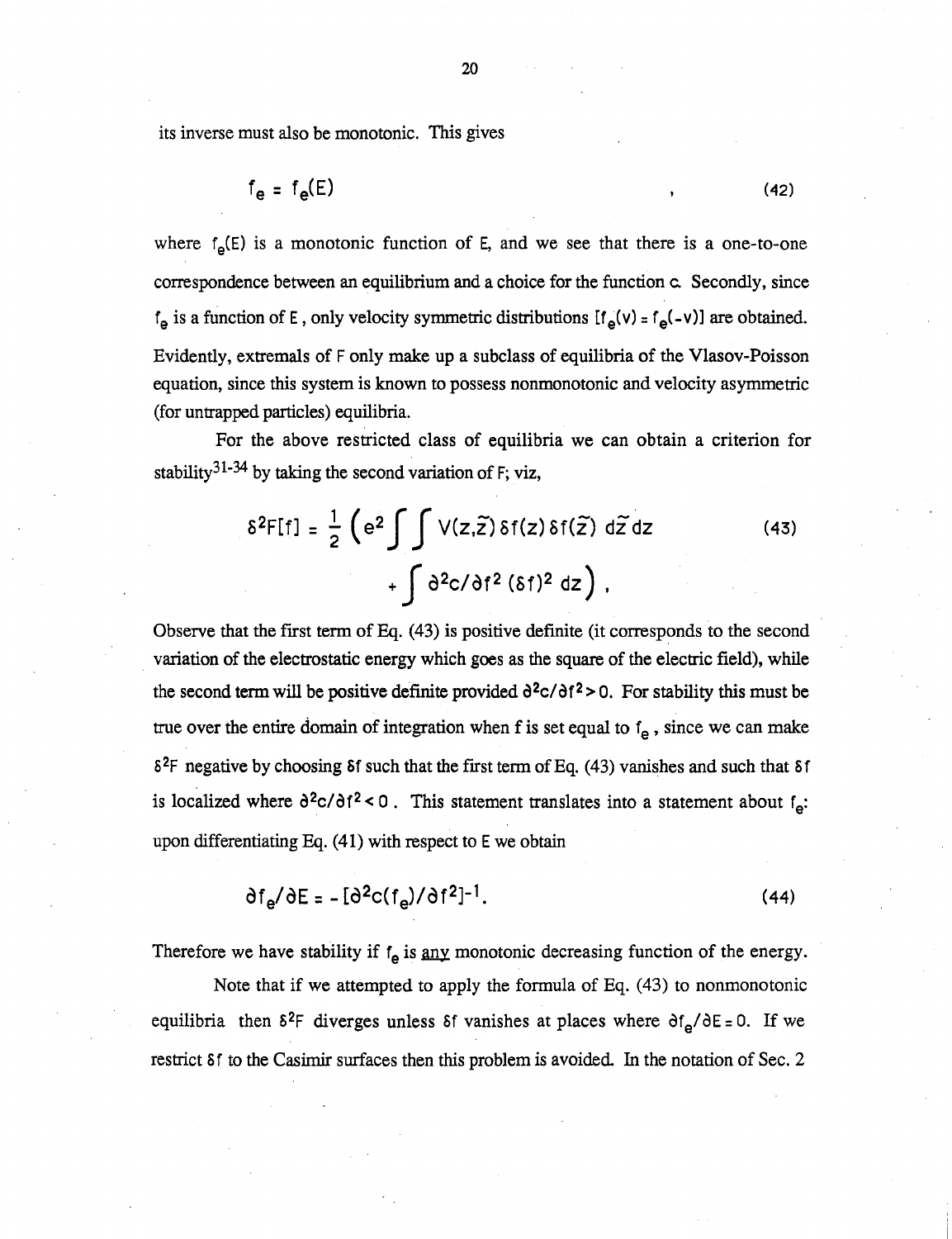the  $\delta z_{\tau}$  is given by

$$
\delta f = [f_e, g] = (\delta f_e / \delta E) [E, g], \qquad (45)
$$

where g is an arbitrary function. One can show that Sf as given by Eq. (45) preserves the Casimir constraint to first order. Inserting Eq.  $(45)$  into Eq.  $(43)$ , upon making use of Eq.  $(44)$ , yields

$$
\delta^{2}F[f] = \frac{1}{2} \left( e^{2} \int \int V(z,\tilde{z}) \delta f(z) \delta f(\tilde{z}) d^{3} \tilde{z} d^{3}z + \int [g,f_{e}][E,g] d^{3}z \right).
$$
 (46)

Observe that the monotonicity condition for stability is replaced by positivity of the second integrand, for all g. When this integrand is not positive definite, and cannot be made so by a frame change, then there exist negative energy modes when there is linear stability. The result of Eq. (46) was derived, within the Lagrangian variable context, in Refs. [9]. It is applicable to arbitrary Vlasov-Poisson equilibria. The use of Lagrangian variables formally circumvents the limitation associated with the Eulerian description . . Also in Refs. [9] the free energy expression for arbitrary Maxwell-Vlasov equilibria is given.

#### ACKNOWLEDGMENT

This work was supported by the U.S. Department of Energy contract #DE-FG05-80ET -53088.

#### REFERENCES

- 1. von Laue, M., Ann. Physik 18, 523 (1905)
- 2. Brillouin, L., Wave Propagation and Group Velocity, (Academic Press, New York , 1960).
- 3. Landau, L. D. and Lifshitz, E. M., Electrodynamics of Continuous Media, (Pergmon Press, Reading, 1960) p. 253.
- 4. Moser, J. K., Comm. Pure Appl. Math. 11, 81 (1958); Mem. Am. Math. Soc. <u>81</u>, 1 (1968).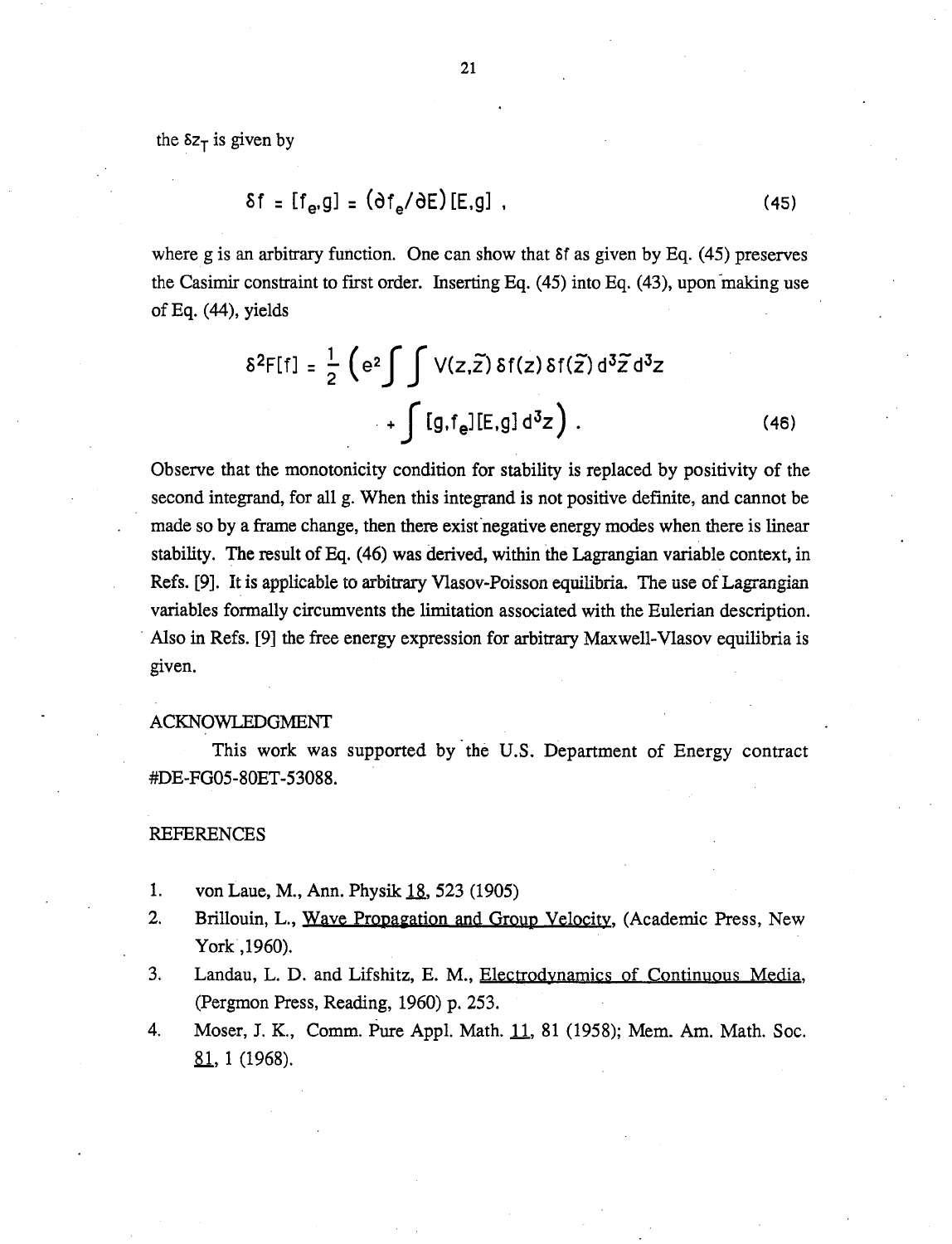- 5. Arnold, V. 1., Kozlov, V. V. and Neishtadt, A. I., in Encyclopedia of Mathematical Sciences 3, Dynamical Systems III, Ed. Arnold, V. I. (Springer-Verlag, Berlin, 1988).
- 6. Morrison, P. J. and Eliezer, S., Phys. Rev. A 33, 4205 (1986).
- 7. Kotschenreuther, M., *et al.*, Plasma Physics and Controlled Nucl. Fusion Res. 2, 149 (1987) (International Atomic Energy Agency Publication).
- 8. Morrison, P. J., Z. Naturforsch. 42a, 1115 (1987).
- 9. Morrison, P. J. and Pfirsch, D., Phys. Rev. A  $\overline{40}$ , 3898 (1989); Institute for Fusion Studies, Austin, Texas, Report, IFSR #401, Oct. 1989. Submitted to Physics of Fluids.
- 10. Sturrock, P. A., J. Appl. Phys. 31, 2052 (1960).
- 11. Dikasov, V. M., Rudakov, L. I., and Ryutov, D. D., Zh. Eksperim. i Teor. Fiz. 48, 913 (1965). [English trans. Soviet Phys. -JETP 21, 608 (1966).]
- 12. Aamodt, R. E. and Sloan, M. L., Phys. Rev. Lett. 19, 1227 (1967).
- 13. Sagdeev, R. Z. and Galeev, A. A., in T. M. O'Niel and D. L. Book (eds.), Nonlinear Plasma Theory, (W. A. Benjamin, New York, 1969).
- 14. Coppi, B., Rosenbluth, M. N., and Sudan, R., Ann. Phys. 55, 207 (1968).
- 15. Cherry, T. M., Trans. Cambridge Philos. Soc. 23, 199 (1925); See Whittaker, E. T., Analytical Dynamics (Cambridge, London, 1937), Sec. 182, p. 142; and Wintner, A.,The Analytical Foundations of Celestial Mechanics (Princeton University, Princeton, 1947), Sec. 136, p. 101.
- 16. Thompson, W. and Tait, P. G., Treatise on Natural Philosophy, part 1, (Cambridge University Press, Campridge,!921), p. 388.
- 17. Greene, J. M. and Coppi, B., Phys. Fluids 8, 1745 (1965).
- 18. Newcomb, W. A., Nuclear Fusion: Supp. part 2, 451 (1962).
- 19.· VanKampen, N. G. and Felderhoff B. U., Theoretical Methods in Plasma Physics (North-Holland, Amsterdam, 1967).
- 20. Low, F. E., Proc. Roy. Soc. 248A, 282 (1958).
- 21. This formalism has roots that trace back to Sophus Lie, see for instance, Caratheodory, C., Calculus of variations and Paritial Differential Equations of the First Order (Holden-Day, San Francisco, 1965).
- 22. Pauli, W., Il Nouvo Cimento 10, 648 (1953).
- 23. Martin, 1. L., Proc. Roy. Soc. 251A, 536 (1959).
- 24. Arnold, V.I., Inst. Fourier Grenoble 16, 319 (1966).
- 25. Morrison P.J. and Greene, J.M., Phys. Rev. Lett. 45, 790 (1980).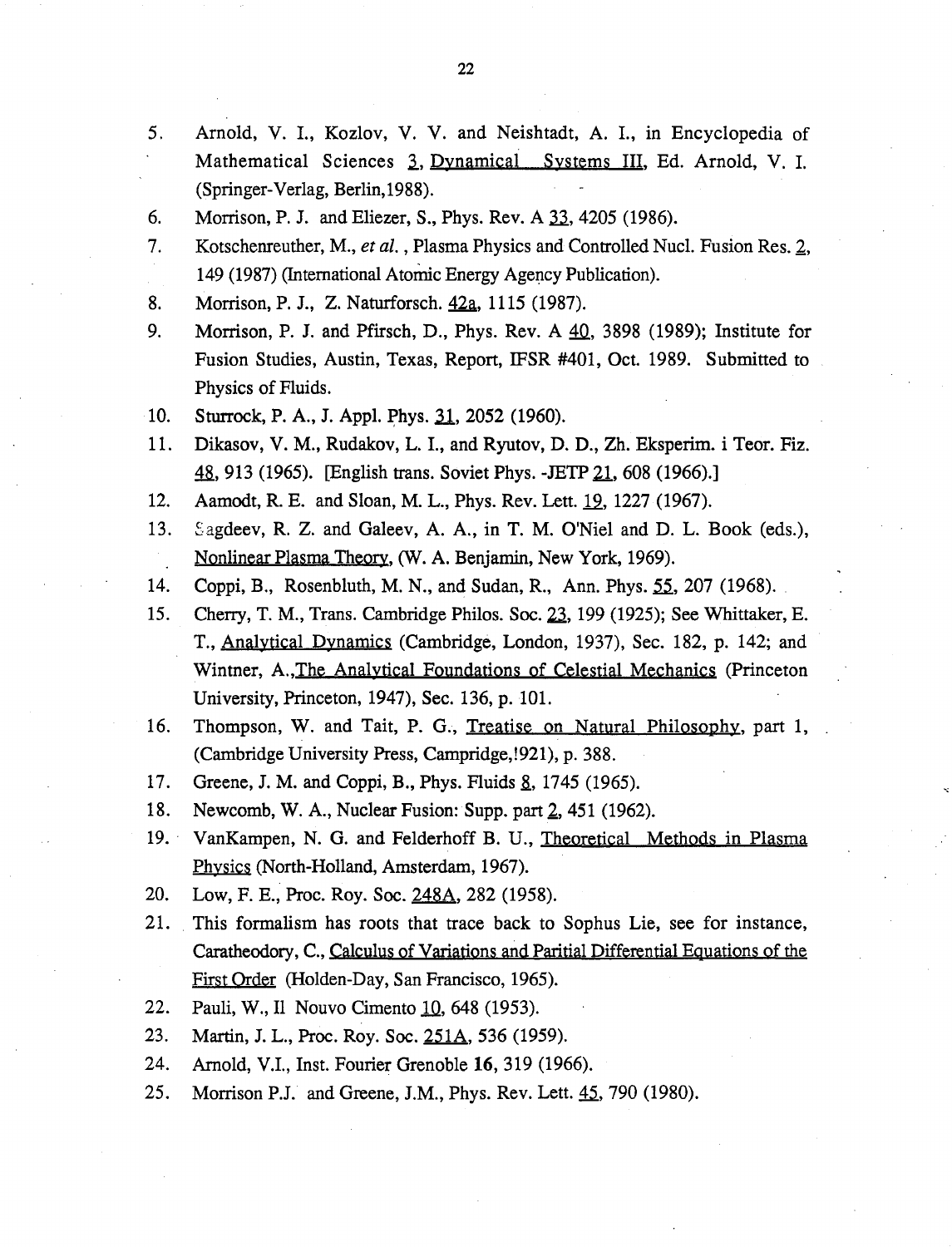- 26. Morrison, P.I., in Mathematical Methods in Hydrodynamics and Integrability in Dynamical Systems. AIP Conf.. Proc. 88, 13 (1982).
- 27. Sudarshan, E.C.G. and Mukunda, N. Classical Mechanics a Modern Perspective. (Krieger, Melbourne, Florida, 1983) Second Edition.
- 28. Arnold, V. 1., Ann. Math. Soc. Trans1. 79, 267 (1969).
- 29. In the following reference many sufficient conditions for stability were reviewed and presented. These expressions, when restricted to the constraint surfaces, correspond to the free energy. Holm, D. D., Marsden, I. E., Ratiu, T. and Weinstein, A., Phys.Reps.123, 1 (1985).
- 30. Morrison, P.J., Phys. Lett. 80A, 383 (1980).
- 31. Newcomb, W. appendix to 1. B. Bernstein, Physical Review 109, 10 (1958).
- 32. Kruskal, M. D. and Obennan, C., Physics of Fluids 1, 275 (1958).
- 33. Gardner, C. S., Phys. Fluids 6, 839 (1963).
- 34. Fowler, T. K., J. Math. Phys. 4, 559 (1963); also paper in A. Simon and W. B. . Thompson (eds.), Advances in Plasma Physics, (Wiley, New York, 1968) vo1.1, p. 201.